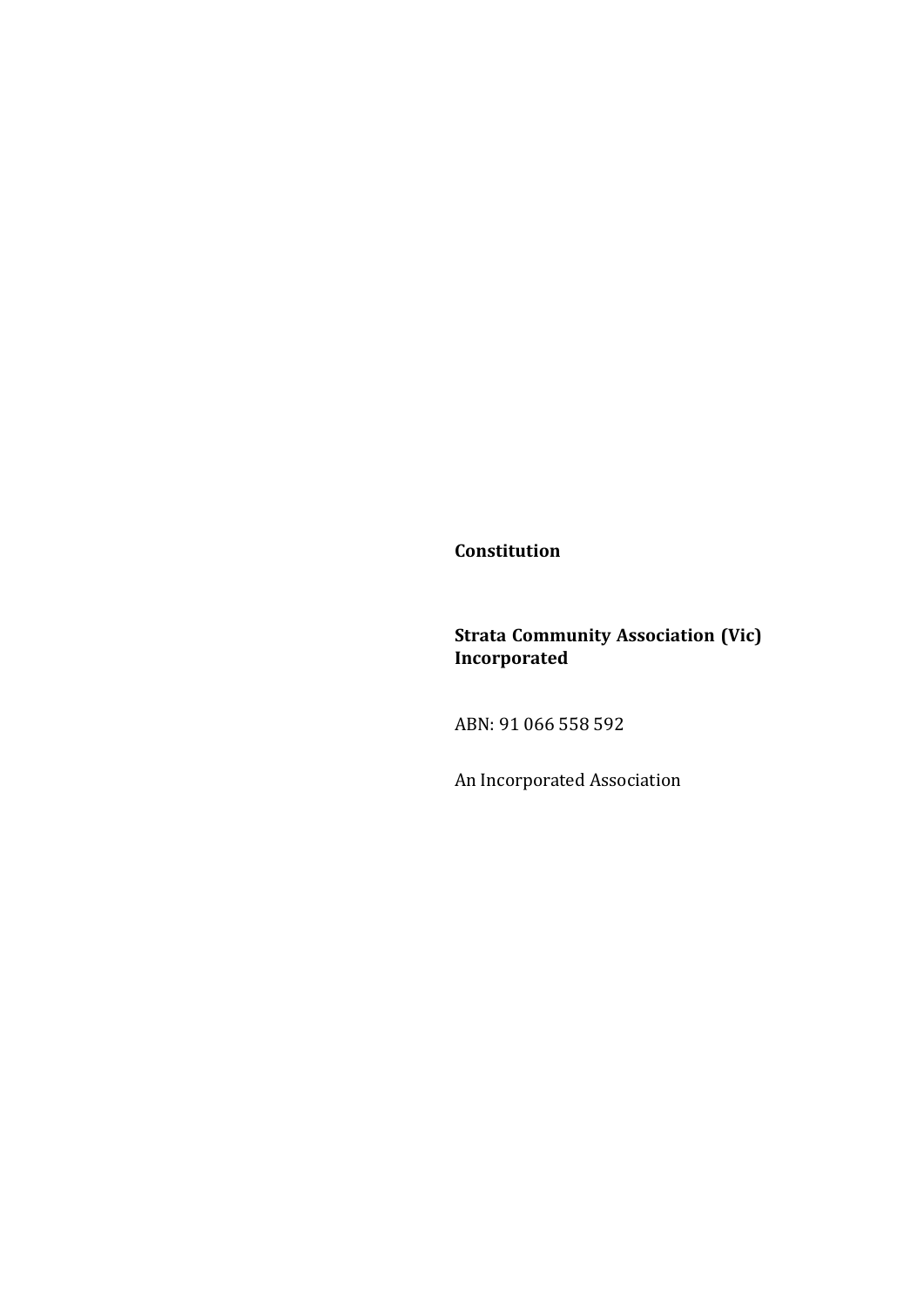# **Contents**

| 1.  |                                                                        |  |
|-----|------------------------------------------------------------------------|--|
| 2.  |                                                                        |  |
| 3.  |                                                                        |  |
| 4.  |                                                                        |  |
| 5.  |                                                                        |  |
| 6.  |                                                                        |  |
| 7.  |                                                                        |  |
| 8.  |                                                                        |  |
| 9.  |                                                                        |  |
| 10. |                                                                        |  |
| 11. |                                                                        |  |
| 12. |                                                                        |  |
| 13. |                                                                        |  |
| 14. |                                                                        |  |
| 15. |                                                                        |  |
| 16. |                                                                        |  |
| 17. |                                                                        |  |
| 18. |                                                                        |  |
| 19. |                                                                        |  |
| 20. |                                                                        |  |
| 21. |                                                                        |  |
| 22. |                                                                        |  |
| 23. |                                                                        |  |
| 24. |                                                                        |  |
| 25. |                                                                        |  |
| 26. |                                                                        |  |
| 27. |                                                                        |  |
| 28. |                                                                        |  |
| 29. |                                                                        |  |
| 30. | <b>INTERPRETATION OF AND CHANGES TO THE CONSTITUTION &amp; CODE OF</b> |  |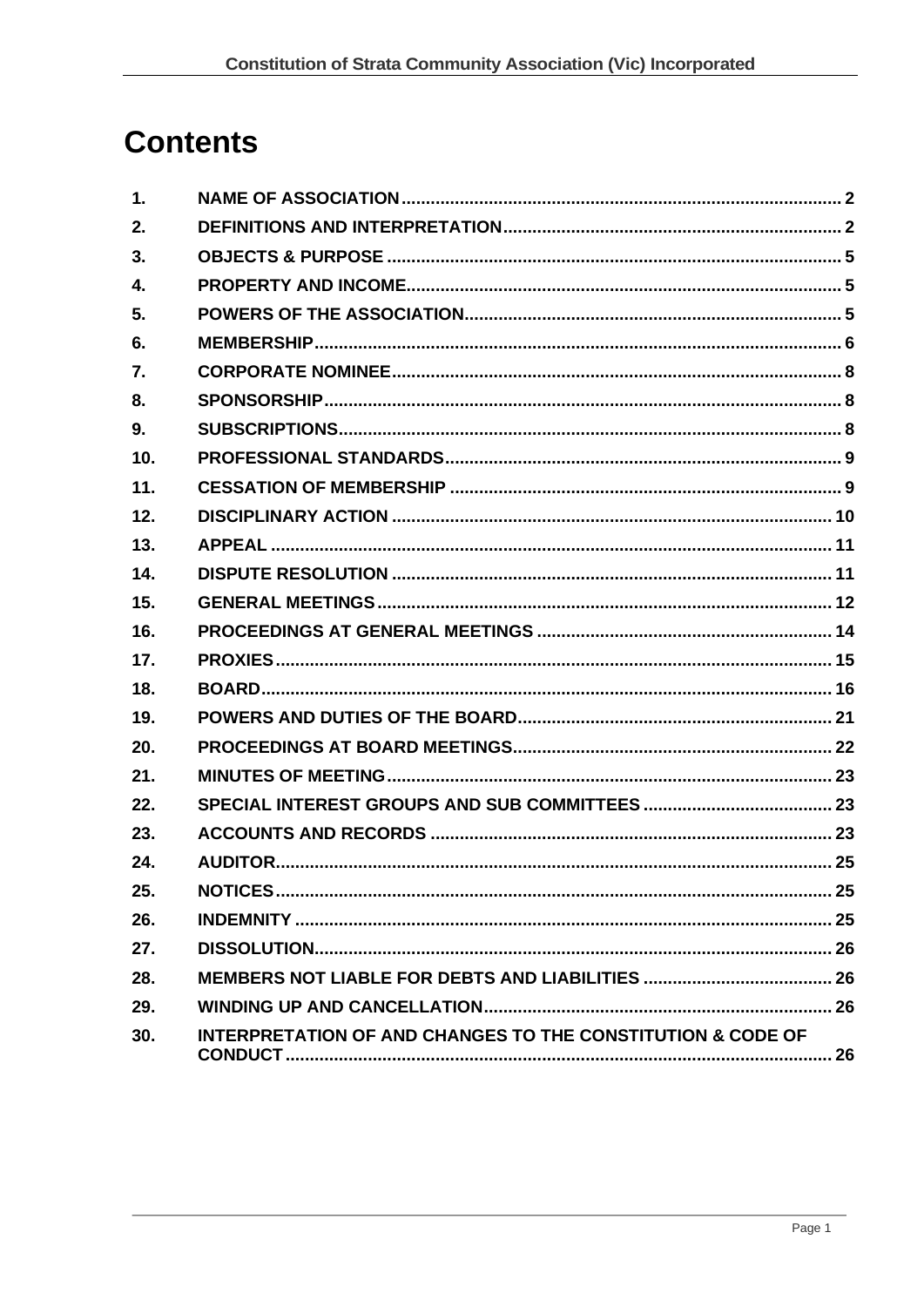# <span id="page-2-0"></span>**1. NAME OF ASSOCIATION**

The name of the association is Strata Community Association (Vic) Incorporated.

#### <span id="page-2-1"></span>**2. DEFINITIONS AND INTERPRETATION**

In the Constitution, unless the contrary intention appears:

- (1) "**Act**" means the *Associations Incorporation Reform Act 2012* (VIC).
- (2) **"Advertising as a member"** means publicly announcing or displaying, either orally or in writing, the relationship of the individual to SCA (Vic) as a member of any membership category.
- (3) "**Annual General Meeting**" means the annual general meeting of the Association held under the Constitution and the Act.
- (4) **"Annual Subscription"** means the annual fee required to be paid by a Member each Financial Year as a condition of Membership.
- (5) "**Appointed Board Member**" means a Board Member appointed to the Board under Rule [18\(3\).](#page-17-0)
- (6) "**Association**" means Strata Community Association (Vic) Incorporated.
- (7) "**Auditor**" means an auditor of the Association appointed under Rule [24.](#page-25-0)
- (8) **"Bankruptcy Act"** means the *Bankruptcy Act 1966* (Cth).
- (9) **"Board**" means the committee of Members responsible for management of the Association.
- (10) **"Board Meeting**" means a meeting of the Board referred to in Rule [20\(1\).](#page-22-1)
- (11) "**Board Member**" means a person elected or appointed to the Board under Rule [18\(2\),](#page-17-1)  [18\(3\)](#page-17-0) or [18\(4\).](#page-17-0)
- (12) "**By-Laws**" means the by-laws as determined by the Board.
- (13) "**Chair**" means the person holding that office under the Constitution and includes any assistant or acting Chair.
- (14) "**Code of Conduct**" means the code of conduct as determined by the Board.
- (15) "**Complainant**" means a Person or Owners Corporation initiating a complaint referred to in Rule [10.](#page-9-0)
- (16) "**Constitution**" means this constitution of the Association, as amended from time to time.
- (17) **"Corporate Nominee"** means the Person who is duly authorised to act on behalf of a Corporate Strata Manager Member or Corporate Strata Services Member referred to in Rul[e 0.](#page-6-1)
- (18) "**Corporate Strata Management Member**" means a Member referred to in Rul[e 6\(1\).](#page-6-2)
- (19) "**Corporate Strata Management – Individual**" means a Member referred to in Rul[e 6\(1\).](#page-6-2)
- (20) "**Corporate Strata Services Member**" means a Member referred to in Rule [6\(1\).](#page-6-2)
- (21) "**Corporate Strata Services – Individual**" means a Member referred to in Rule [6\(1\).](#page-6-3)
- (22) **"Corporations Act"** means the *Corporations Act 2001* (Cth).
- (23) **"CSCM"** means Certified Strata Community Manager.
- (24) **"Dispute"** means a dispute between Members referred to in Rule [0.](#page-11-1)
- (25) **"Dispute Notice"** means a notice in writing referred to in Rule [0.](#page-11-1)
- (26) "**Elected Board Member**" means a Board Member elected to the Board under Rule [18\(2\).](#page-17-1)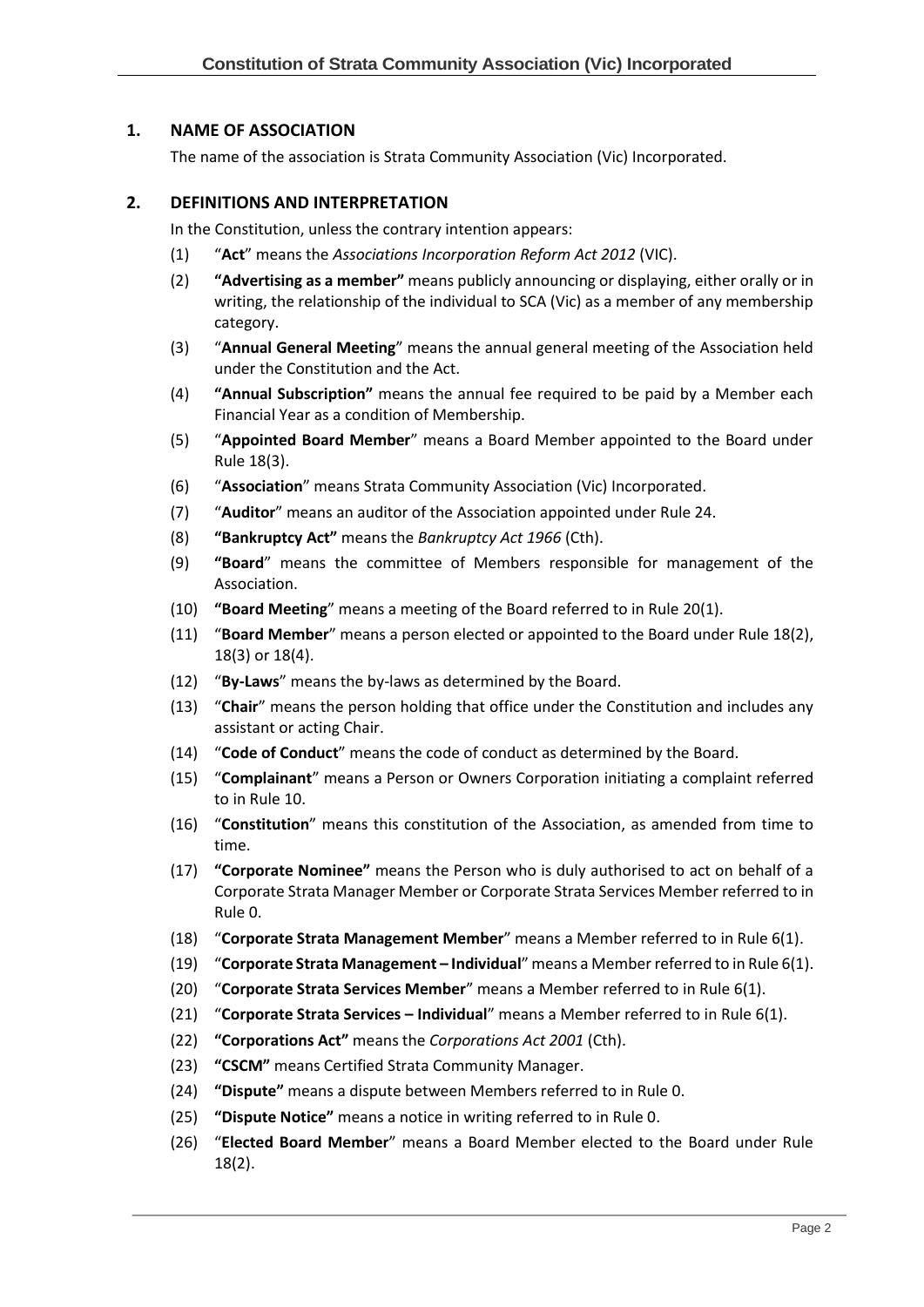- (27) **"Entrance Fee"** means the fee payable by each Member, other than an Honorary Member as a condition of Membership.
- (28) "**Financial Voting Member**" means a Voting Member who has paid their annual subscription and any other moneys due to the Association and is not in arrears at the dates specified in Rul[e 9\(6\).](#page-9-2)
- (29) "**Financial Year**" means a period commencing on 1 July and concluding on 30 June in the next calendar year.
- (30) "**General Meeting**" means a meeting convened under Rule [15.](#page-12-0)
- (31) "**Honorary**" means a Member referred to in Rul[e 6\(1\).](#page-6-2)
- (32) "**Member**" means a member of the Association under Rule [6\(1\)](#page-6-2) and **Membership** has the corresponding meaning.
- (33) "**Member Present**" means, in connection with a General Meeting, a Member being present personally, online, by proxy, by attorney or by a Corporate Nominee.
- (34) "**Objects**" means the objects of the Association set out in Rule [3.](#page-5-0)
- (35) **"Officer"** means, for the purposes of Rule [26,](#page-25-2) every Association office bearer, Board Member and member of a Board committee or sub-committee and Person formerly in such a position.
- (36) **"Ordinary Resolution"** means a resolution other than a Special Resolution.
- (37) "**Owners Corporation**" or any word or expression descriptive of an owners corporation includes a public body under the *Owners Corporation Act 2006* and Owners Corporations Regulations 2018, statutory authority, government department, company, association or body of persons, corporate or unincorporate, and including a partnership.
- (38) "**Past Chair**" means the Chair immediately preceding the current Chair.
- (39) "**Past President**" means the immediately preceding President of the Board.
- (40) "**Person**" or any word or expression descriptive of a person means a natural person.
- (41) "**Personal – individual**" means a Member referred to in Rule [6\(1\).](#page-6-2)
- (42) "**President**" means the Person appointed as President of the Association under Rule [18\(10\).](#page-19-0)
- (43) "**Purpose**" means the Purpose of the Association as per Rule 3 of this Constitution.
- (44) **"PSMBAG"** means the national professional standards and membership board advisory group referred to in Rul[e 10\(1\).](#page-9-3)
- (45) **"Register"** means the register of Members required by the Act and created under Rule [6\(6\).](#page-7-0)
- (46) "**Rule**" means a clause of the Constitution.
- (47) "**Secretary**" means the Person appointed as Secretary of the Association under Rule [18\(10\).](#page-19-0)
- (48) "**Special Interest Group**" means a special interest group established under Rule [22.](#page-23-1)
- (49) "**Special Resolution**" means a resolution that requires not less than three-quarters of the members voting at a general meeting, whether in person or by proxy, to vote in favour of the resolution.
- (50) "**Strata Profession"** (known as Owners Corporation Profession) means the practice, in Victoria, of:
	- (a) the supply of goods, services or utilities to Owners Corporations;
	- (b) consulting or advising in respect of the management of Owners Corporations; and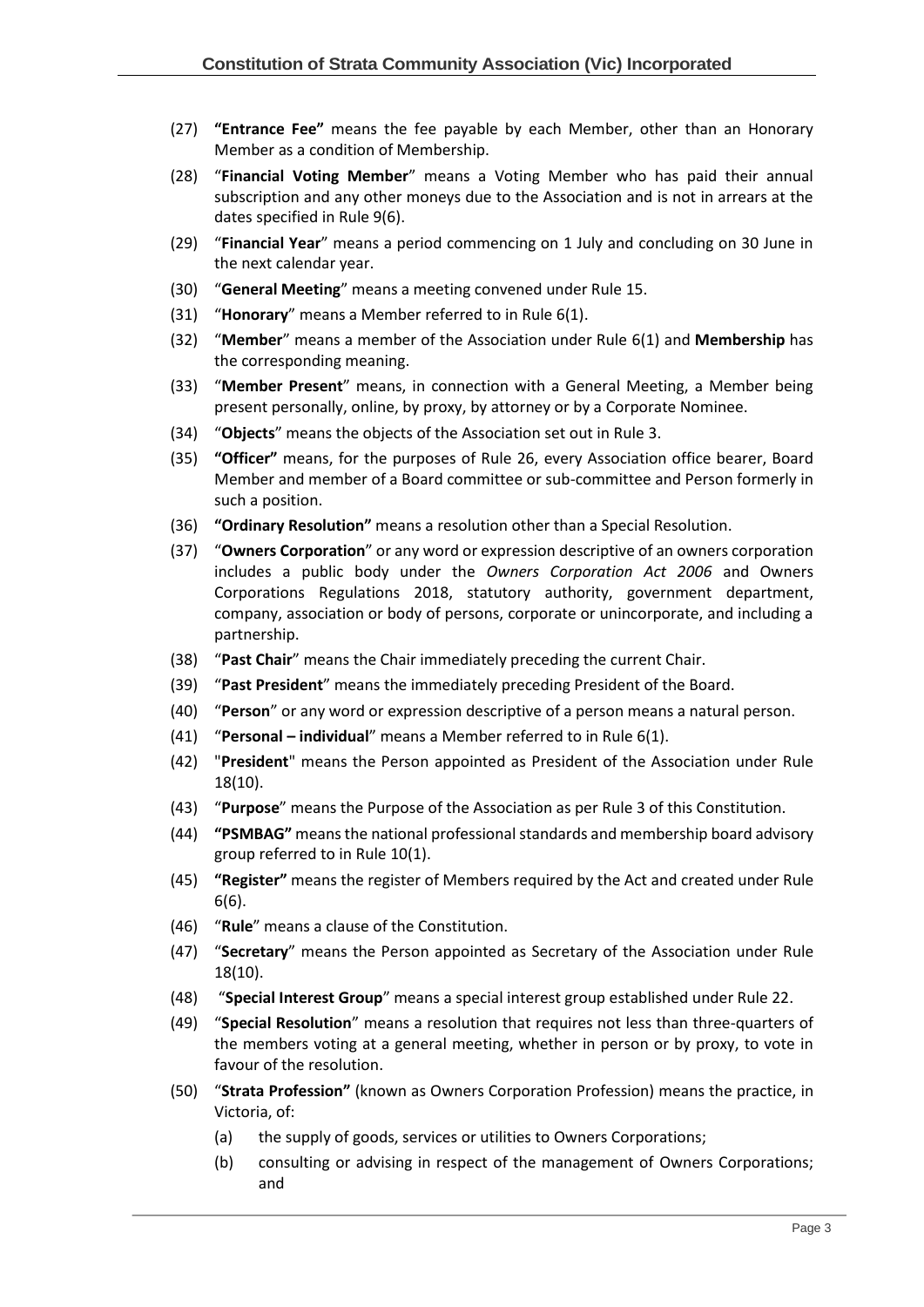- (c) the supply of goods, services or utilities in respect of the management of Owners Corporations.
- (51) "**Strata Sector**" means that part of the property sector in Victoria dealing with multiunit dwelling subdivision.
- (52) "**Sub Committees**" means the chapters formed by the Board under Rule [22.](#page-23-1)
- (53) "**Treasurer**" means the Person appointed as Treasurer of the Association under Rule [18\(10\).](#page-19-0)
- (54) "**Unsound Mind**" means— (a) a state of mental disease or natural mental infirmity described in the Criminal Code, section 27 (1); or (b) a state of mind described in the Criminal Code, section 28 (1) for which the Criminal Code, section 27 (1) applies to a person.
- (55) "**Vice President**" means the Person appointed as Vice President of the Association under Rule [18\(10\).](#page-19-0)
- (56) "**Voting Members**" means those Members entitled to vote at General Meetings, specifically:
	- (a) Honorary Member;
	- (b) Corporate Strata Management individual
		- (i) Corporate Nominee Member;
		- (ii) Practising Member;
	- (c) Corporate Strata Services individual
	- (d) Personal Member individual
- (57) "**Working Days**" means a day that is not a Saturday, Sunday or Public Holiday, or a day that banks are not open in the State of Victoria.
- (58) Words referring to writing include references to printing, lithography, electronic displays and other modes of representing or reproducing words in a visible form.
- (59) Words importing either gender include the other gender and neuter.
- (60) Words importing the singular include the plural and words importing the plural include the singular.
- (61) Words or expressions in the Constitution are to be interpreted under the provisions of the Victoria and Australian *Interpretation Acts* as are in force and in effect at the date when the Constitution becomes binding on the Association.
- (62) Where any word or phrase is defined, any other part of speech or other grammatical form of that word or phrase has a cognate meaning.
- (63) Headings do not form part of or affect the construction or interpretation of the Constitution.
- (64) A reference to any determination, statute, proclamation, Rule, By-Law, code, regulation or ordinance includes any amendment, consolidation, modification, re-enactment, or reprint of it or any determination, statute, proclamation, Rule, By-Law, code, regulation or ordinance replacing it.
- (65) Notices given under the Constitution are deemed to have been received in the ordinary course of post or electronic transmission, as appropriate, in the absence of evidence to the contrary.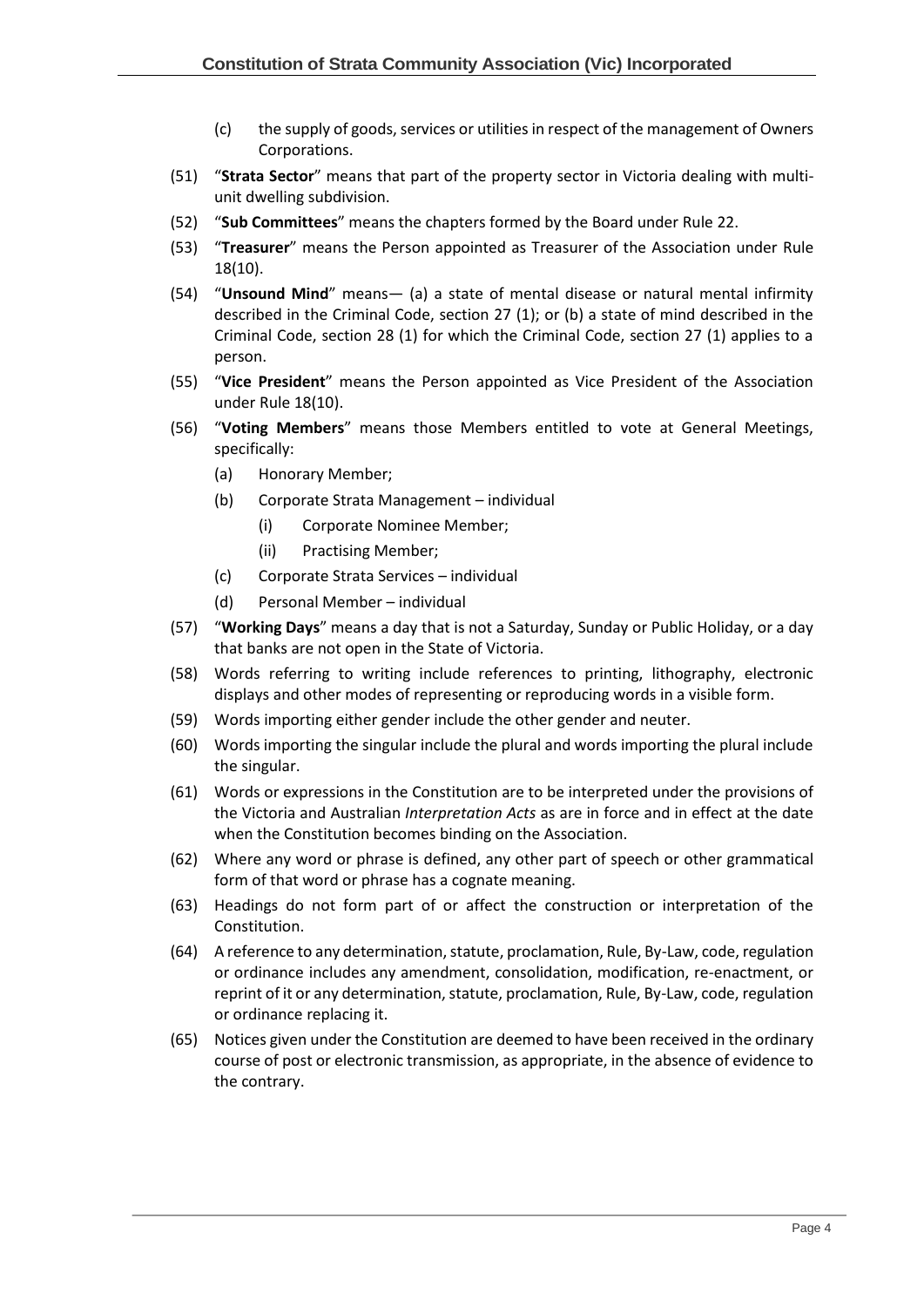# <span id="page-5-0"></span>**3. OBJECTS & PURPOSE**

The Purpose of the Association is to achieve its Objects, which are to:

- (1) provide a forum for discussion and provision of information to Members;
- (2) develop and provide education and professional development for Members;
- (3) improve the professionalism of the Strata Sector and the Strata Profession and encourage Membership of the Association by developing and providing education and professional development;
- (4) promote the services offered by Members;
- (5) develop and provide standardised documents and forms for the use of Members;
- (6) participate in the development and review of laws and legislation affecting the Strata Sector and the Strata Profession;
- (7) establish, maintain and enforce a Code of Conduct;
- (8) establish and maintain competency and practice standards for Members and issue certificates of accreditation to Members who achieve and maintain those competency and practice standards;
- (9) promote cooperation between Members and other professions and bodies representing those involved in the Strata Sector and the Strata Profession;
- (10) promote the benefits to the public of using the services offered by Members;
- (11) cooperate with and become a member of other bodies or organisations having any one of the above Objects or any similar objects and with any bodies or organisations representing members with similar interests to those of the Members; and
- (12) do all such things as are incidental, conducive, necessary or convenient for the achievement of the Objects.

#### <span id="page-5-1"></span>**4. PROPERTY AND INCOME**

- (1) The property and income of the Association must be applied solely towards the promotion of the Purpose and achievement of the Objects.
- (2) Membership of the Association does not confer on a Member any right, title or interest in any real or personal property of the Association.
- (3) No income or property of the Association will be paid, transferred or distributed, directly or indirectly, by way of a dividend, bonus or otherwise to any Member. However, nothing in the Act or the Constitution will prevent payment in good faith to a Member:
	- (a) in return for any services rendered or goods supplied in the ordinary and usual course of business to the Association;
	- (b) of interest at a rate not exceeding current bank overdraft rates of interest for moneys lent to the Association;
	- (c) of reasonable and proper rent for premises leased by any Member to the Association; or
	- (d) for the reimbursement of reasonable expenses properly incurred by the Member on behalf of the Association.

# <span id="page-5-2"></span>**5. POWERS OF THE ASSOCIATION**

(1) In addition to the powers conferred on the Association by the Act, the Association has the power to: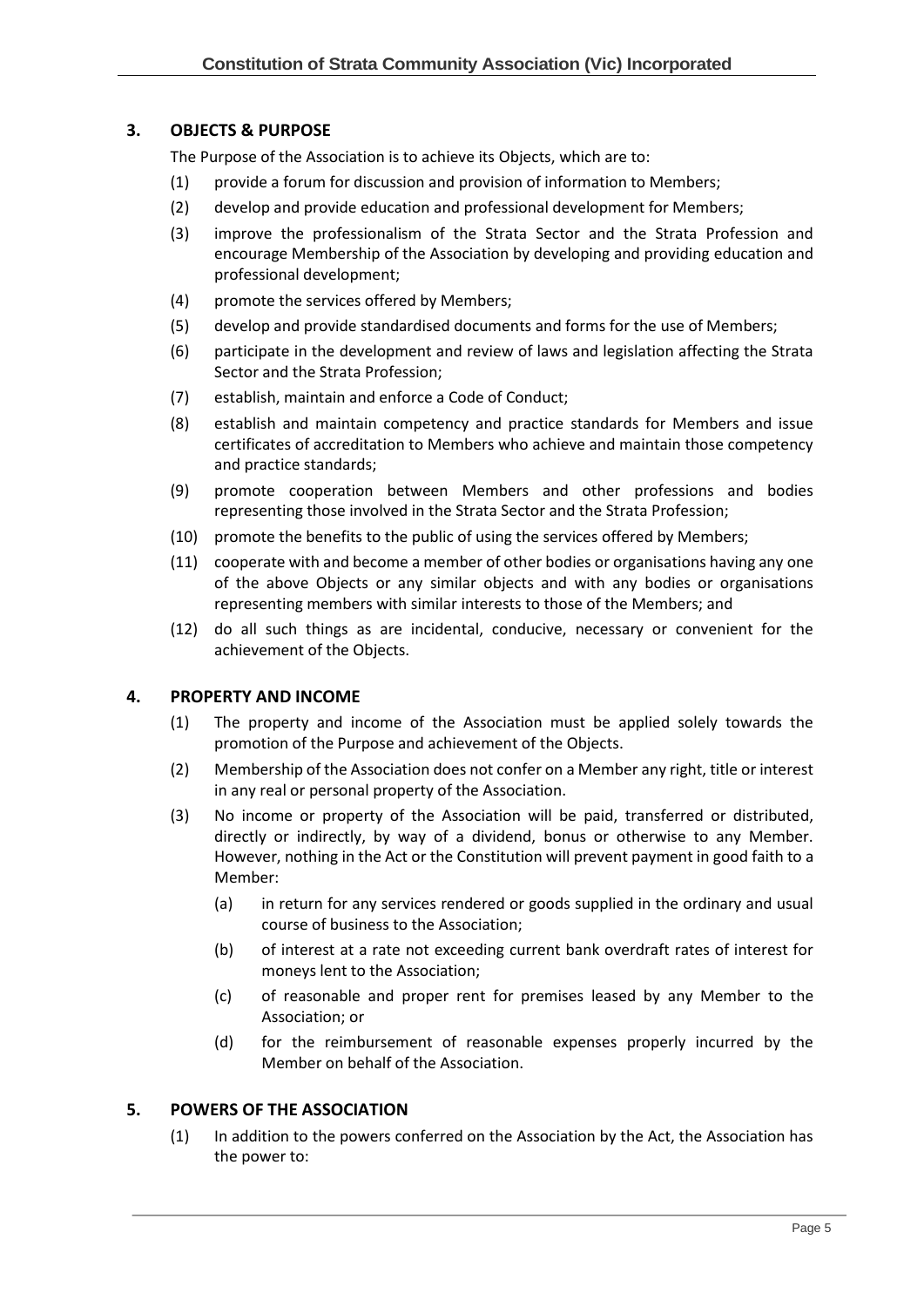- (a) act as trustee for any other incorporated association or any body, corporate or unincorporate, formed for charitable purposes;
- (b) accept and hold upon trust any real and personal property that is given to the Association subject to any trust and carry out any given trust;
- (c) invest its moneys in or upon any security in which trustees are for the time being authorised to invest funds;
- (d) open and operate bank accounts;
- (e) borrow money upon terms and in a manner and upon such security as the Board determines for the purpose of carrying out its Objects;
- (f) vary the Constitution or Code of Conduct;
- (g) do all things as are incidental, conducive, necessary or convenient for the achievement of the Objects; and
- (h) do all things as are incidental to all powers referred to in the Act.
- (2) Nothing in this Rule empowers the Association to carry on trading or secure pecuniary profit, whether directly or indirectly, to its Members.

# <span id="page-6-0"></span>**6. MEMBERSHIP**

As well as the Rules governing the Membership as set out herein, Members must also refer to and comply with the provisions of the Membership Policy that is an addendum to the Constitution, to qualify for Membership.

# <span id="page-6-3"></span>(1) **Categories of Membership**

<span id="page-6-2"></span>Membership of the Association is divided into the following categories

(a) Honorary;

A Person who is or was a Member and who has made an outstanding individual contribution to the Association.

(b) Corporate Strata Management Company;

A Body Corporate operating a business in the Strata Profession managing Owners Corporations and excludes a Corporate Strata Services Company and an Owners Corporation.

(c) Corporate Strata Management – individual;

A Person working in the business of a Corporate Strata Management Company.

(d) Corporate Strata Services Company;

A Body Corporate operating a business in the Strata Profession and excludes a Corporate Strata Management Company and an Owners Corporation.

- (e) Corporate Strata Services Individual; A Person working in the business of a Corporate Strata Services Company.
- (f) Personal individual;

A Person who is not working in the business of a Corporate Strata Management Company Member or a Corporate Strata Services Company Member.

# <span id="page-6-4"></span><span id="page-6-1"></span>(2) **Application for Membership - Requirements**

(a) With the exception of Honorary Members, a Body Corporate or Person wanting to become a Member must apply for Membership to the Board. The application must be signed by, the applicant and be made in a manner, and contain information as the Board determines from time to time.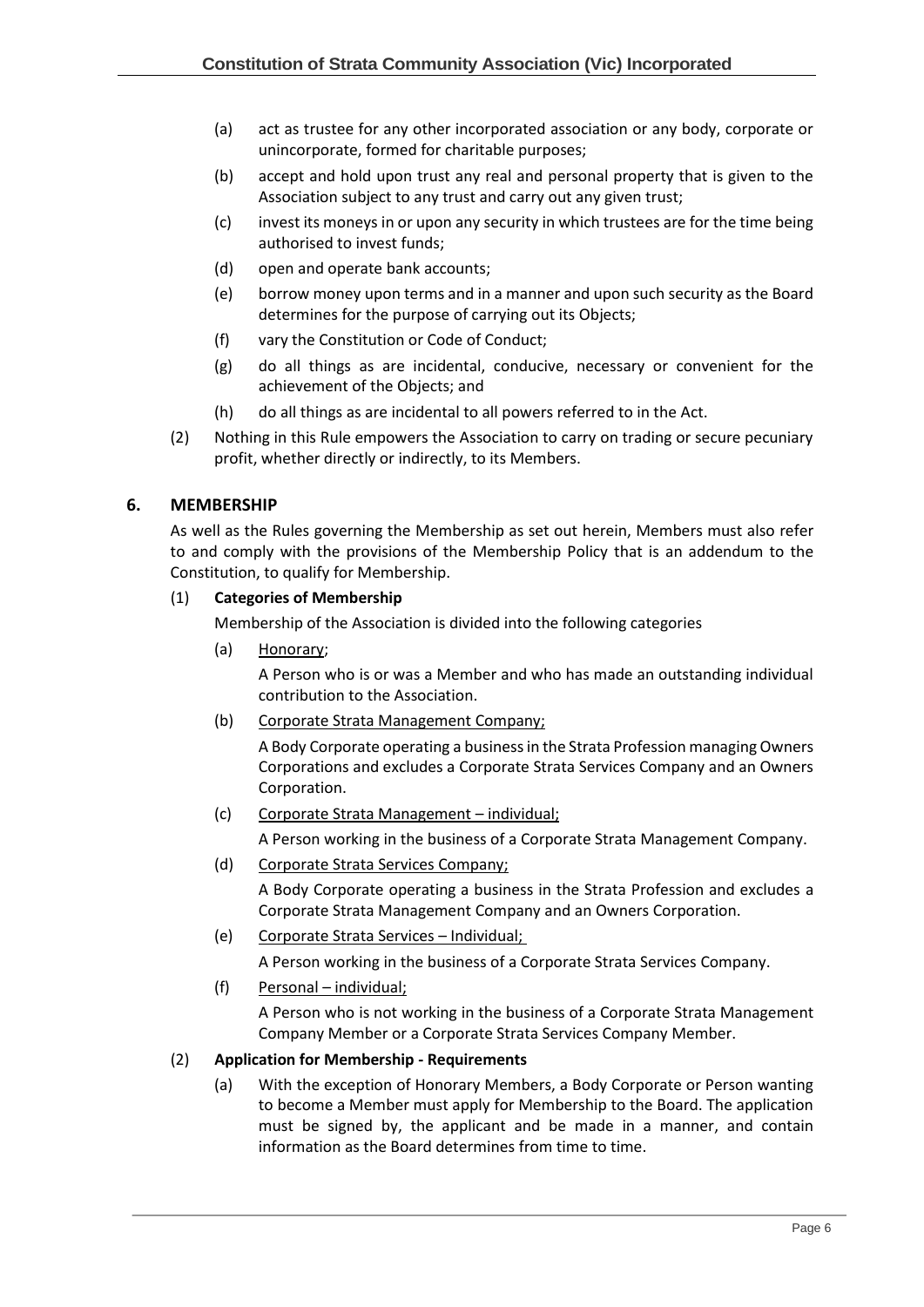- (b) If the applicant is a Body Corporate, the application must nominate a Person who is duly authorised to act on behalf of the Body Corporate applicant as its Corporate Nominee.
- (c) Only a Body Corporate or Person of good standing and character is eligible to be a Member. The application must include Business Licensing Authority (BLA) registration, police check, and references.

# (3) **Consideration of Membership Application**

- (a) The Board must consider each membership application made under Rule [6\(2\)](#page-6-4) at a Board Meeting, and may, at that Board Meeting or a subsequent Board Meeting, approve or reject that application.
- (b) In no case shall the Board be required to give any reason for the rejection of an applicant.
- (c) In the event that an application is rejected, the Board will give notice to the unsuccessful applicant, in writing within seven (7) Working Days after the decision to reject the application has been made.

# (4) **Certificate of Membership**

- (a) On approval of the application and granting of Membership, the Association must issue the applicable and properly completed certificate of Membership and forward that certificate to the new Member.
- (b) In respect to any and all categories of Members:
	- (i) if the Membership of the Member ceases for any reason; or
	- (ii) on the instruction of the Board,

certificates of Membership must be returned to the Association within seven (7) days of receiving a written request from the Association.

# (5) **Obligations of Membership**

- (a) Members must comply with the terms of this Constitution, including any addenda applicable to the Member and any additional Rules.
- (b) Members shall be obliged to comply with the Members Code of Conduct, a copy of which will be provided to new Members upon being approved as a new Member.
- (c) If the new Member is a Body Corporate, it must promptly advise the Association of any change to the Corporate Nominee authorised to act on behalf of the Member within two (2) Working Days of the change.

# <span id="page-7-0"></span>(6) **Register**

- (a) The Association must keep and maintain the Register under the Act and the Register must be so kept and maintained in a secure manner as is determined by the Board.
- (b) The Association must cause the name of each new Member to be promptly added to, and the name of a Member who ceases to be a Member to be promptly deleted from, the Register and must change the names of the Corporate Nominees as notified to the Association.
- (c) A Body Corporate or Person becomes a Member on the registration of that Body Corporate's or Person's name in the Register.

# (7) **Non-transmission of Rights**

A right, privilege or obligation which a Body Corporate or Person has by reason of being a Member: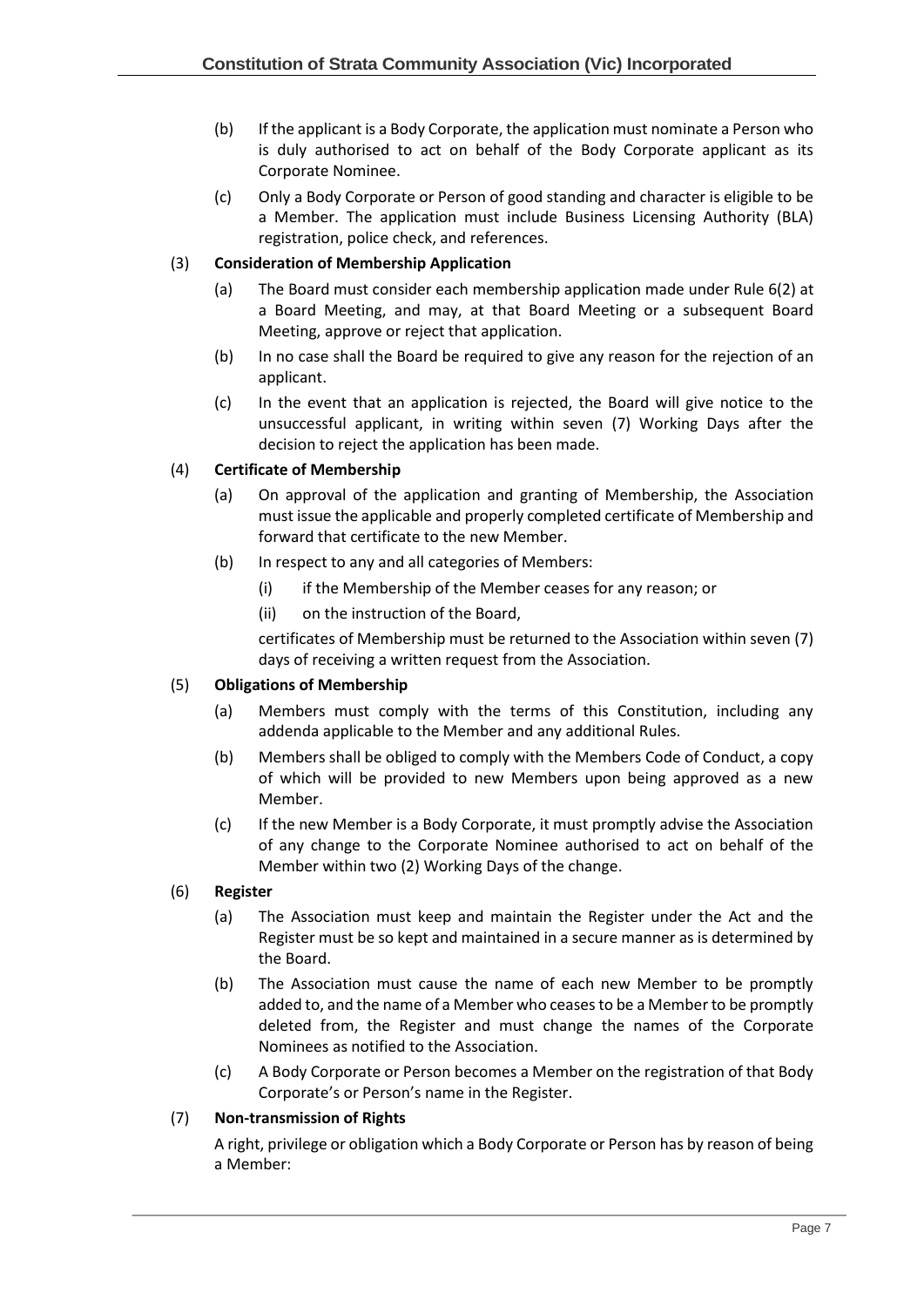- (a) is not capable of being transferred or transmitted to another Body Corporate or Person; and
- (b) terminates on cessation of the Membership under Rule [11\(2\).](#page-10-1)

# <span id="page-8-0"></span>**7. CORPORATE NOMINEE**

- (1) A signature by a Corporate Nominee of a Member on behalf of that Member is taken to be the signature of that Member for the purposes of the Constitution.
- (2) Any power or right of a Member as granted by the Constitution can be exercised by that Member's Corporate Nominee.
- (3) The actions of a Corporate Nominee bind the Member represented by that Corporate Nominee.
- (4) Each Corporate Nominee must comply with the Constitution and Code of Conduct in all matters relating to the Association as if a Member themself.
- (5) Each Corporate Nominee must advise the Association in writing of the details of its nominated emergency contact person to receive notifications when required. The details which must be provided include the name, email address and direct phone number of the emergency contact person.
- (6) A Member may remove and replace a Corporate Nominee by giving written notice to the Association of the removal or replacement.
- (7) A removal or replacement shall be effective immediately upon the Association receiving notice in accordance with this clause.

# <span id="page-8-1"></span>**8. SPONSORSHIP**

The Board may, from time to time, accept financial sponsorship contributions from Members and others in exchange for the grant of specified promotional rights in connection with the activities of the Association.

Using the sponsorship policy, the Board may determine the entitlements to be appropriate and in the interests of the Association and its Members generally.

#### <span id="page-8-3"></span><span id="page-8-2"></span>**9. SUBSCRIPTIONS**

- (1) Each Member, other than a Honorary Member, must pay an Entrance Fee (if any) and the Annual Subscription (if any) to the Association in an amount to be determined by the Board in respect of each Financial Year, in advance.
- (2) Each Member, other than a Honorary Member, must pay to the Association annually on or before 30 June or other date as the Board determines the amount of the Annual Subscription determined under Rule [9\(1\)](#page-8-3) for each Financial Year.
- (3) In the Financial Year in which a Member is first admitted to Membership, the Annual Subscription payable will be proportionately reduced, at the discretion of the Board, in accordance with the month of admission during the Financial Year.
- (4) The Board may determine:
	- (a) that the Annual Subscription payable by Members within a category of Membership differs from that payable by Members within a different category of Membership;
	- (b) that no Annual Subscription is payable by a Member or Members (in whole or in part) in a given Financial Year; and
	- (c) to extend the time for payment of any Annual Subscription by any Member.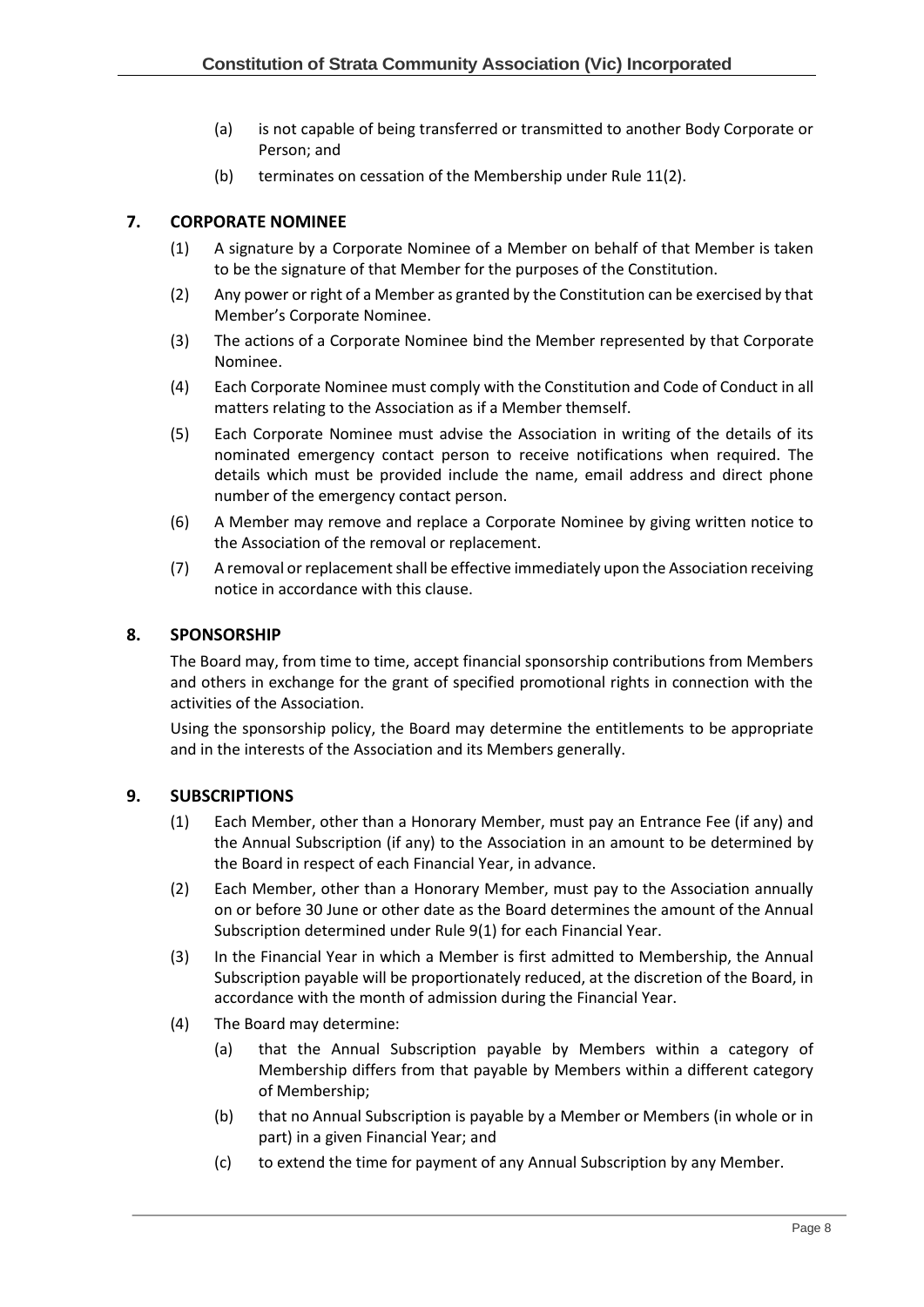- (5) No part of any Annual Subscription may be refunded to a Member who ceases to be a Member.
- <span id="page-9-2"></span>(6) Voting Members are Financial Voting Members if their annual subscription (if any) and any other moneys payable by them to the Association are paid at the time a Voting Member, their proxy, their attorney or their Corporate Nominee is moving, seconding or voting on a motion before a General Meeting or nominating or seconding a candidate, or accepting nomination as a candidate for election to the Board.

# <span id="page-9-0"></span>**10. PROFESSIONAL STANDARDS**

As well as the Rules governing the Professional Standards as set out below, Members agree to adhere to the Professional Standards and Membership Board Advisory Group (PSMBAG) Power and Process that is an addendum to the Constitution.

- <span id="page-9-3"></span>(1) Subject to compliance with this Rule [10,](#page-9-0) the Members agree that PSMBAG will be required to investigate any other Member, following a request being made by a Member arising from an investigation into a complaint.
- (2) The PSMBAG may, at any time before reaching a decision on a complaint before it, request any of the parties to provide further and better particulars of the complaint, and may ask for or consider other submissions and, generally, may conduct its proceedings in a manner as it determines.
- (3) The PSMBAG may, should this be the third or more complaint, take special action to review all former complaints.
- (4) The PSMBAG has the power to obtain legal advice to assist it in the discharge of its obligations, if it has first obtained the authorisation of the Board to incur that expenditure.
- (5) If the PSMBAG recommends to the Board that a Member be suspended or be expelled, then the PSMBAG must forward all of the documents constituting its file to the Secretary. In every other case, all documents constituting the file of the PSMBAG and its members must be placed in a sealed file and marked "Confidential and not to be opened other than by Board resolution".

#### <span id="page-9-1"></span>**11. CESSATION OF MEMBERSHIP**

As well as the Rules governing the Cessation of Membership as set out below, Members must agree that it is a condition of Membership that they are required to adhere to the Professional Standards and Membership Board Advisory Group Power and Process for Suspension or Expulsion that is an addendum to the constitution.

(1) **Resignation**

A Member may resign their Membership at any time during the Membership, by giving notice of that resignation, in writing together with any certificate of Membership to the Secretary. The Secretary must upon receiving a notice of resignation and certificate of Membership promptly remove the Member's name from the Register.

Upon resignation, the Member:

- (a) continues to be liable for any monies due by the Member to the Association arising as a result of the Membership for the remainder of the Financial Year in which the Member resigns;
- (b) must revoke all SCA contracts and advise all clients within two (2) Working Days of this resignation; and
- (c) must cease the use of any reference to Membership of the Association on all stationery and promotional material.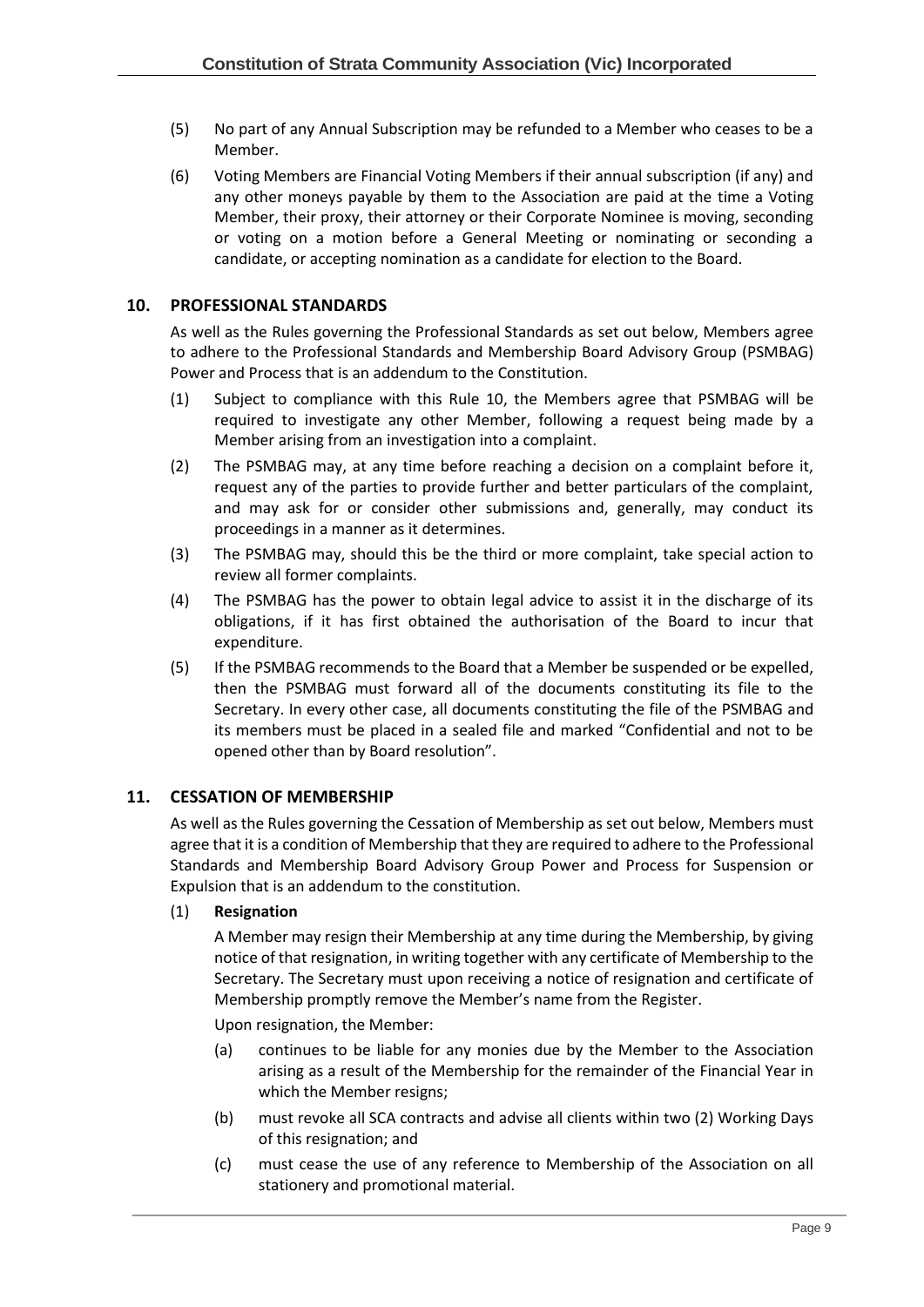# <span id="page-10-1"></span>(2) **Cessation of membership**

A Member's Membership will cease:

- (a) when the Secretary receives written notice of resignation from that Member;
- (b) if that Member is a Person, immediately upon that Member dying;
- (c) if the Member is expelled from the Association under Rule 12(2);
- (d) upon the Member becoming of unsound mind or a person whose person or estate is dealt with under the *Mental Health Act 2014* (VIC), the *Guardianship and Administration Act 2019* (VIC) or any other laws relating to mental health, guardianship and administration; or
- (e) if the Member no longer satisfies the criteria attached to that Member's category of Membership, unless the Board determines to transfer that Member into another category of Membership.

# <span id="page-10-0"></span>**12. DISCIPLINARY ACTION**

- (1) The Association may take disciplinary action against a Member in accordance with this Rule by suspending or expelling any Member:
	- (a) who commits any persistent or wilful breach of:
		- (i) the Constitution;
		- (ii) the By-Laws or Code of Conduct;
		- (iii) any order or direction of the Board;

or who, in the opinion of the Board, is guilty of:

- (iv) unethical conduct; or
- (v) any practice, conduct, matter or thing unbecoming of the Association or its Members, or which may bring the Association or its Members into disrepute, providing always that act, matter or thing has first been referred to and considered by the PSMBAG;
- (b) whose estate becomes subject to the Bankruptcy Act or who becomes subject to external administration under the Corporations Act; or
- (c) whose annual subscription remains unpaid for six weeks after it became due and payable and after notice of the default has been given by the Association to the Member, provided that the Board may reinstate the Member and restore that Member's name to the Register on receipt by the Association of all arrears.

#### (2) **Procedure for Suspension or Expulsion**

- (a) On receiving a recommendation from the PSMBAG that a Member be suspended or be expelled, and before the Board determines whether a Member be suspended or be expelled from Membership, the Board must provide the Member with written:
	- (i) notice of the proposed suspension or expulsion and of the day, time and place of the Board Meeting at which the question of that proposed suspension or expulsion will be decided; and
	- (ii) particulars of the act, matter or thing upon which that notice is based,
	- not less than 14 days before the Board Meeting referred to in Rule 12(2)(a)(i).
- (b) At the Board Meeting referred to in Rule 12(2)(a)(i), after having afforded the Member concerned a reasonable opportunity to be heard by or to make written representations to the Board, the Board may suspend, expel or decline to suspend or to expel that Member from Membership and must give the Member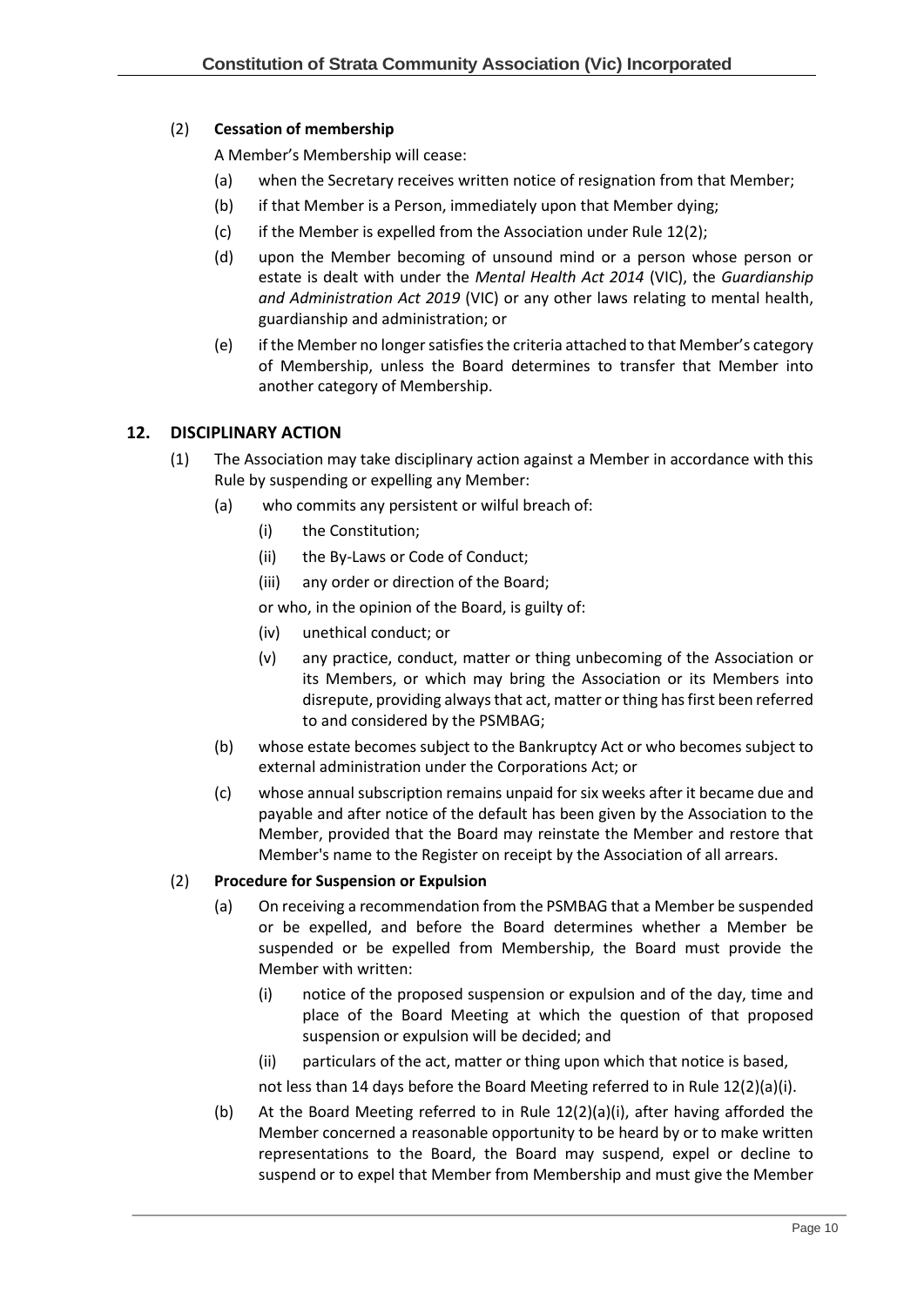written notice of that decision, including in the case of suspension, the period of that suspension.

- (c) Subject to Rule 13, a Member who is expelled from Membership ceases to be a Member on the day stipulated in the notice given to the Member under Rule 12(2)(a)(i) and that Member must immediately return any certificate of Membership to the Association and cease the use of any reference to Membership of the Association on all stationery and promotional material.
- (d) A Member who is suspended under Rule 12(2)(b) ceases to enjoy the rights of Membership on the day stipulated in the notice given to the Member under Rule 12(2)(b) until expiry of the period of suspension.
- (3) In every case, all the documents constituting the files of the PSMBAG and the Board and their members must be placed in a sealed file and marked "Confidential and not to be opened other than by Board resolution".

# <span id="page-11-0"></span>**13. APPEAL**

- (1) Any Member who is expelled or suspended under Rule 12 may appeal against that decision or action at a General Meeting, by written notice stating the grounds of appeal given to the Secretary within two months after receiving the notice referred to in Rule  $12(2)(b)$ .
- (2) That appeal must be heard at the next General Meeting at least one month after the giving of the notice to the Secretary.
- (3) Any Member giving any notice of appeal may, in that notice, require that an extraordinary General Meeting be held to deal with the matter. In that case, the Member must deposit \$500 with the notice of appeal, or other sum as the Board may determine towards the Association's costs in respect of the appeal. If the appeal is not upheld, this sum is forfeited to the Association. If the appeal is upheld, this sum must be refunded to the Member.
- (4) The General Meeting may uphold any appeal, dismiss any appeal or vary any suspension or expulsion imposed by the Board.
- (5) The decision of the:
	- (a) General Meeting, if notice of appeal has been lodged under this Rule; or
	- (b) Board, if no notice of appeal has been lodged,

is final and binding upon the Member in question.

- (6) Until the hearing of any appeal, the decision of the Board has full force and effect, provided that if the decision was to expel a Member that decision does not take effect unless the appeal is dismissed. Until the appeal is heard, the expelled Member's Membership is suspended.
- (7) In every case after determination of an appeal, all the documents constituting the files of the PSMBAG and the Board and their members and the documents relating to the appeal processes must be placed in a sealed file and marked "Confidential and not to be opened other than by Board resolution".

# <span id="page-11-1"></span>**14. DISPUTE RESOLUTION**

- (1) The Dispute Resolution Procedures apply to disputes under these Rules between:
	- (a) A Member and another Member;
	- (b) A Member and the Board;
	- (c) A Member and the Association.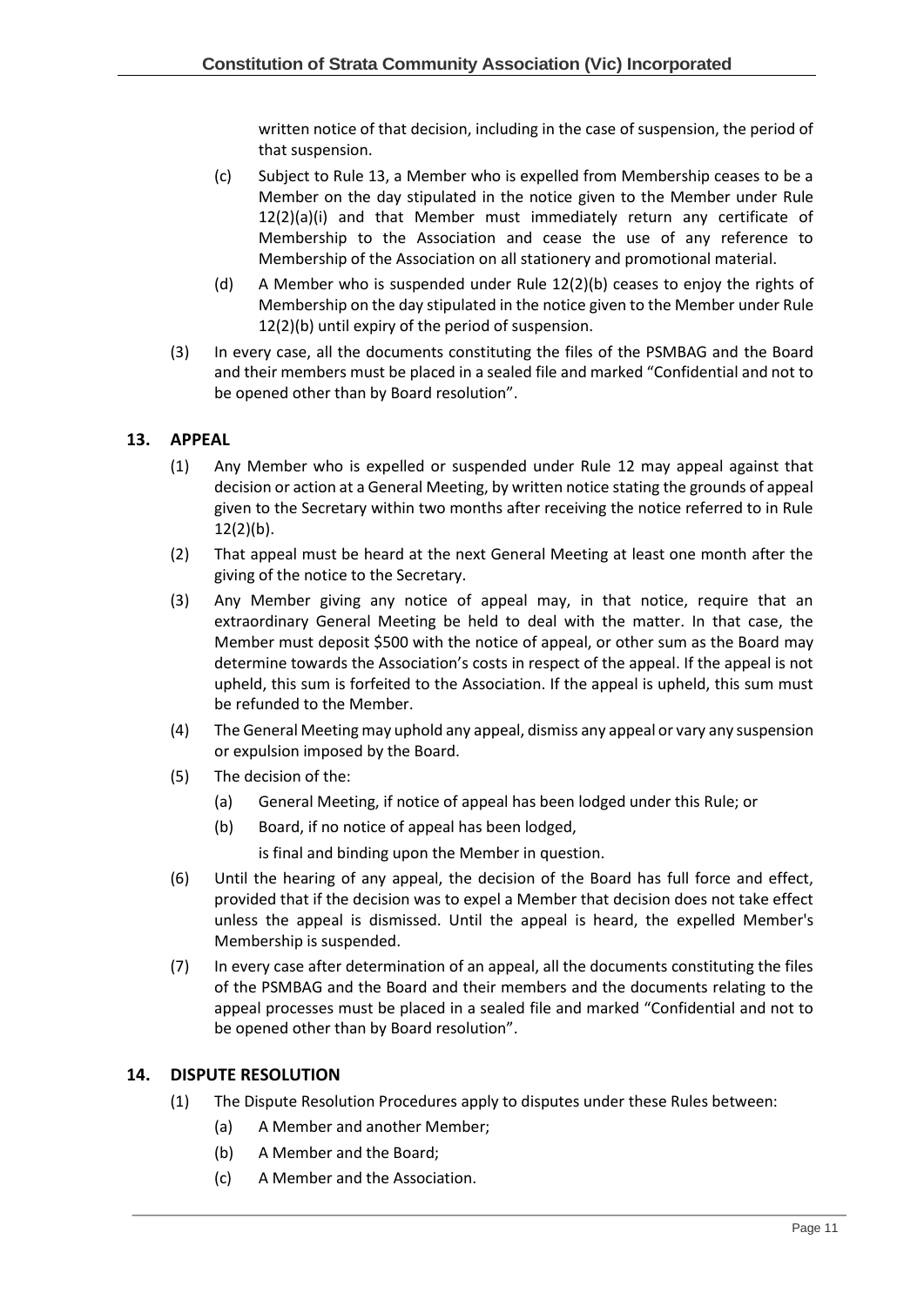- (2) A Member shall not be entitled to initiate the dispute resolution procedure in relation to a matter that is the subject of a disciplinary action pursuant to Rule 12, until the disciplinary action procedure is completed.
- (3) The parties to a dispute must attempt to resolve the dispute between themselves within 7 days of the dispute coming to the attention of each party. Failing which, if the dispute cannot be resolved, then the party Member claiming that a Dispute has arisen must give a Dispute Notice to the other party or parties specifying the nature of the Dispute.
- (4) Within ten (10) Working Days of receipt of a Dispute Notice, the parties to the dispute must use their best endeavours to meet and attempt to resolve the Dispute in good faith.
- (5) If the parties have not resolved the Dispute within 10 Business Days of a Dispute Notice being served in accordance with this Rule, or further period the parties agree in writing, the Dispute must be referred to mediation in accordance with this Rule.
- (6) The mediator appointed to resolve the Dispute will be:
	- (a) such person as agreed in writing by the disputing parties within 7 days of a request by any of the disputing parties to do so; or
	- (b) failing agreement within seven (7) days of a request by any party to the dispute then by a person appointed by the Chair of Resolution Institute, or the Chair's designated representative.
- (7) The Resolution Institute Mediation Rules shall apply to the mediation.
- (8) The mediation will be confidential with the costs of the mediator being borne equally by the parties to the Dispute and each Member must bear its own legal costs.
- (9) If mediation does not resolve the Dispute, any party to the dispute may give notice to the Association and request the PSMBAG to consider the Dispute in accordance with Rul[e 10.](#page-9-0)

# <span id="page-12-0"></span>**15. GENERAL MEETINGS**

- (1) General Meetings must be held under the Constitution and subject to Rule [16\(2\),](#page-14-1) the Board must determine when those meetings will be held and the intervals between those meetings.
- (2) The Board may convene a General Meeting in person or electronically whenever it thinks fit, subject to Rul[e 15.](#page-12-0)
- (3) The Board must convene an Annual General Meeting in every calendar year within six (6) months after the end of the Financial Year.
- <span id="page-12-4"></span><span id="page-12-3"></span><span id="page-12-2"></span><span id="page-12-1"></span>(4) **Special General Meetings** 
	- (a) A general meeting of the Association other than a general meeting convened by the Board or a disciplinary appeal meeting, is a Special General Meeting.
	- (b) The Board may convene a Special General Meeting whenever it thinks fit. No business other than set out in the notice may be conducted at the Special General Meeting.
	- (c) The Board must, on the requisition of not less than 20% of Voting Members, convene a Special General Meeting to be held:
		- (i) under the provisions of the Constitution; and
		- (ii) no sooner than 21 days and no later than 42 days after the Association receives the requisition.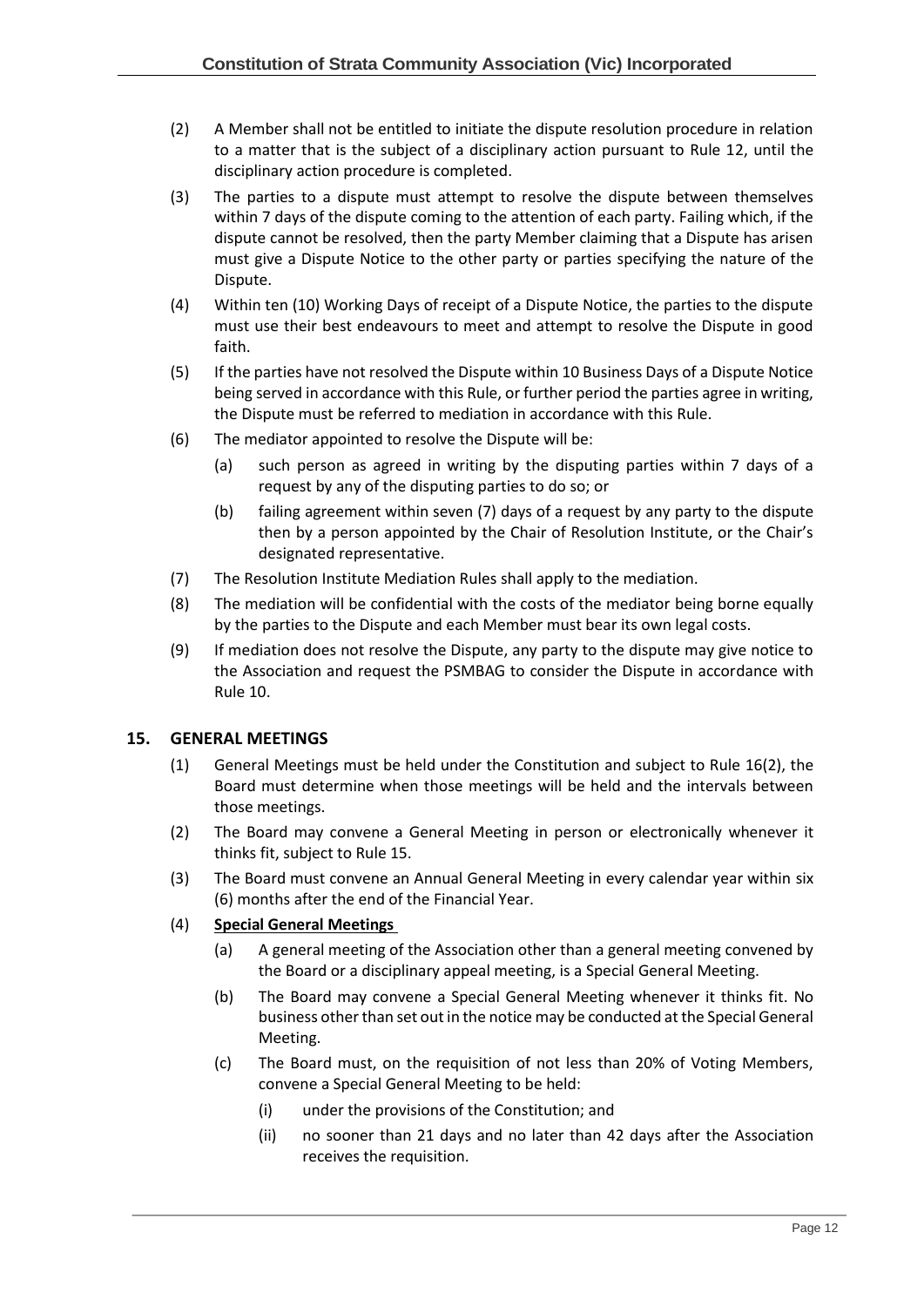- (d) The requisition for a Special General Meeting must:
	- (i) state the objects of the meeting;
	- (ii) be signed by the requisitionists referred to in Rule 15(4[\)\(b\)](#page-12-1); and
	- (iii) be given to the Secretary.
- <span id="page-13-0"></span>(e) If, after the giving of the requisition referred to in Rule  $15(4)(a)$ , the Board does not convene a Special General Meeting under Rule 15(4[\)\(c\),](#page-12-3) the requisitionists may themselves in the same manner, or as nearly as possible to that in which General Meetings are convened by the Board, call an Special General Meeting.

However, a Special General Meeting so convened must not be held more than four months after the giving of the requisition.

- (f) If a Special General Meeting is convened under Rule  $15(4)(c)$ :
	- (i) the secretariat will prepare the list of Members and distribute the notice; and
	- (ii) the Association must pay the reasonable costs of convening and holding that Special General Meeting.

#### **Notices to be given of General Meetings**

- <span id="page-13-1"></span>(5) The Secretary or, in the case of a Special General Meeting convened under rule [150](#page-13-0) the Members convening the Special General meeting, must give to each Member:
	- (a) at least 21 days' notice of a Special General Meeting if a Special Resolution is to be proposed at the General Meeting; and
	- (b) at least 14 days' notice of a General Meeting in any other case.
- (6) The notice given under Rule 1[5\(5\)](#page-13-1) must:
	- (a) specify the date, time and place of the General Meeting;
	- (b) indicate the general nature of each item of business to be considered at the General Meeting;
	- (c) if the General Meeting is the Annual General Meeting, include the names of the Members who have nominated for election to the Board under Rule [18\(2\)](#page-17-1) and [18\(3\);](#page-17-0) and
- (7) All business transacted at a General Meeting is special, except the:
	- (a) consideration of financial statements or reports;
	- (b) election of Board Members; and
	- (c) reports of the President and the Auditor.

If notice of other business has not been given, it may not be dealt with at a General Meeting if a vote by Members would be required.

#### <span id="page-13-2"></span>(8) **Use of technology**

- (a) A member not physically present at a General Meeting may be permitted to participate in the meeting by the use of technology that allows a member, and the members present at the meeting to clearly and simultaneously communicate with each other.
- (b) For the purposes of this part, a member participating in a General Meeting as permitted under rul[e \(a\)](#page-13-2) is taken to be present at the meeting and, if the member votes at the meeting, is taken to have voted in person.
- (c) The meeting may use electronic voting to enable all members to vote in the same manner.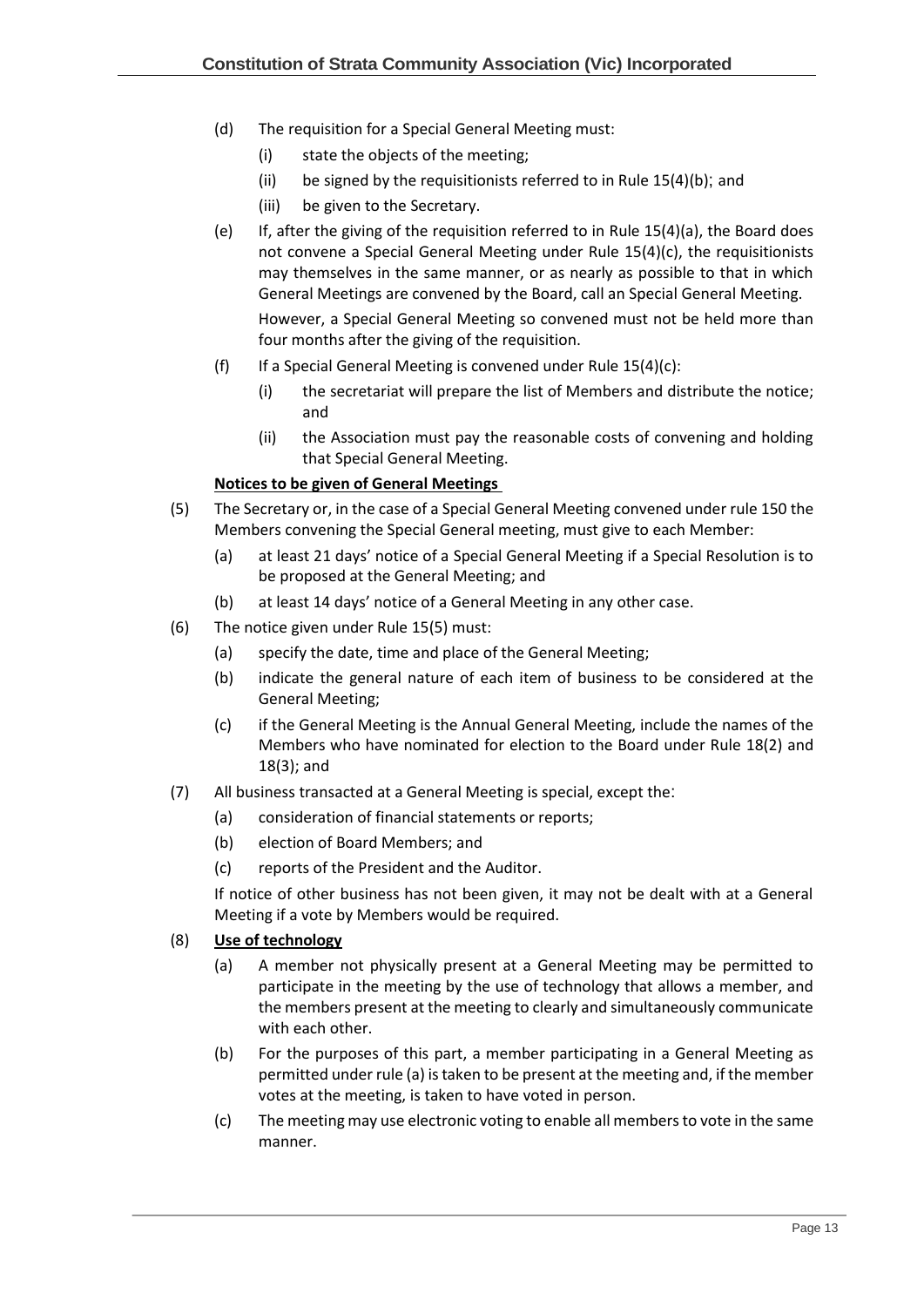- (9) Accidental omission to give notice of a General Meeting to or the non-receipt of notice of a General Meeting by any person entitled to receive that notice will not invalidate the proceedings of or any resolution passed at that General Meeting.
- (10) (a) The Board may cancel a General Meeting:
	- (i) convened by the Board; or
	- (ii) convened by Members under Rule 1[50](#page-12-4) if the Association receives a notice withdrawing the requisition signed by those Members.
	- (b) The Board may postpone a General Meeting or change the venue at which it is to be held. No business may be transacted at any postponed General Meeting other than the business stated in the notice of the original General Meeting.
	- (c) If any General Meeting is cancelled or postponed or if the venue for a General Meeting is changed:
		- (i) the Board must endeavour to notify each person entitled to receive notice of the General Meeting of the cancellation, postponement of or the change of venue of the General Meeting in the manner permitted for notices to be given under the Constitution, and in the case of a postponement of a General Meeting, the new date, time and place of the General Meeting; and
		- (ii) any accidental omission to notify anybody entitled to receive notice of the General Meeting or failure of anybody to receive a notice does not affect the validity of the cancellation, the postponement or the change of venue of the General Meeting.

# <span id="page-14-0"></span>**16. PROCEEDINGS AT GENERAL MEETINGS**

As well as the Rules governing the Proceedings at General Meetings as set out below, members must also reference the Proxies that is an addendum to the constitution.

- (1) All Members are entitled to attend a General Meeting.
- <span id="page-14-1"></span>(2) Quorum at General Meetings
	- (a) No business may be transacted at a General Meeting unless a quorum is present.
	- (b) The quorum for a General Meeting is the presence (physically, by proxy or as allowed under Rule [0\)](#page-15-0) of one fifth of the Members entitled to vote.
	- (c) If a quorum is not present within 30 minutes after the start time to which a General Meeting has been adjourned to commence the Members present in the meeting (if not fewer than 10) may proceed with the business of the meeting as if a quorum were present.
- (3) The President must preside as Chair at every General Meeting. If there is no President or if the President is absent within 15 minutes after the start time appointed for the General Meeting or is unable or unwilling to act, the Vice President must preside as Chair of the General Meeting. If there is no Vice President, or if the Vice President is absent within 15 minutes after the start time appointed for the General Meeting or is unable or unwilling to act, the Financial Voting Members present must elect one of their number to preside as Chair of the General Meeting.
- (4) A ruling of a Chair of a General Meeting on all matters relating to the order of business, procedure and conduct of that General Meeting is final. No motion of dissent from such a ruling can be accepted.
- (5) The Chair may, with the consent of any General Meeting at which a quorum is present, and must, if so directed by that meeting, adjourn the General Meeting from time to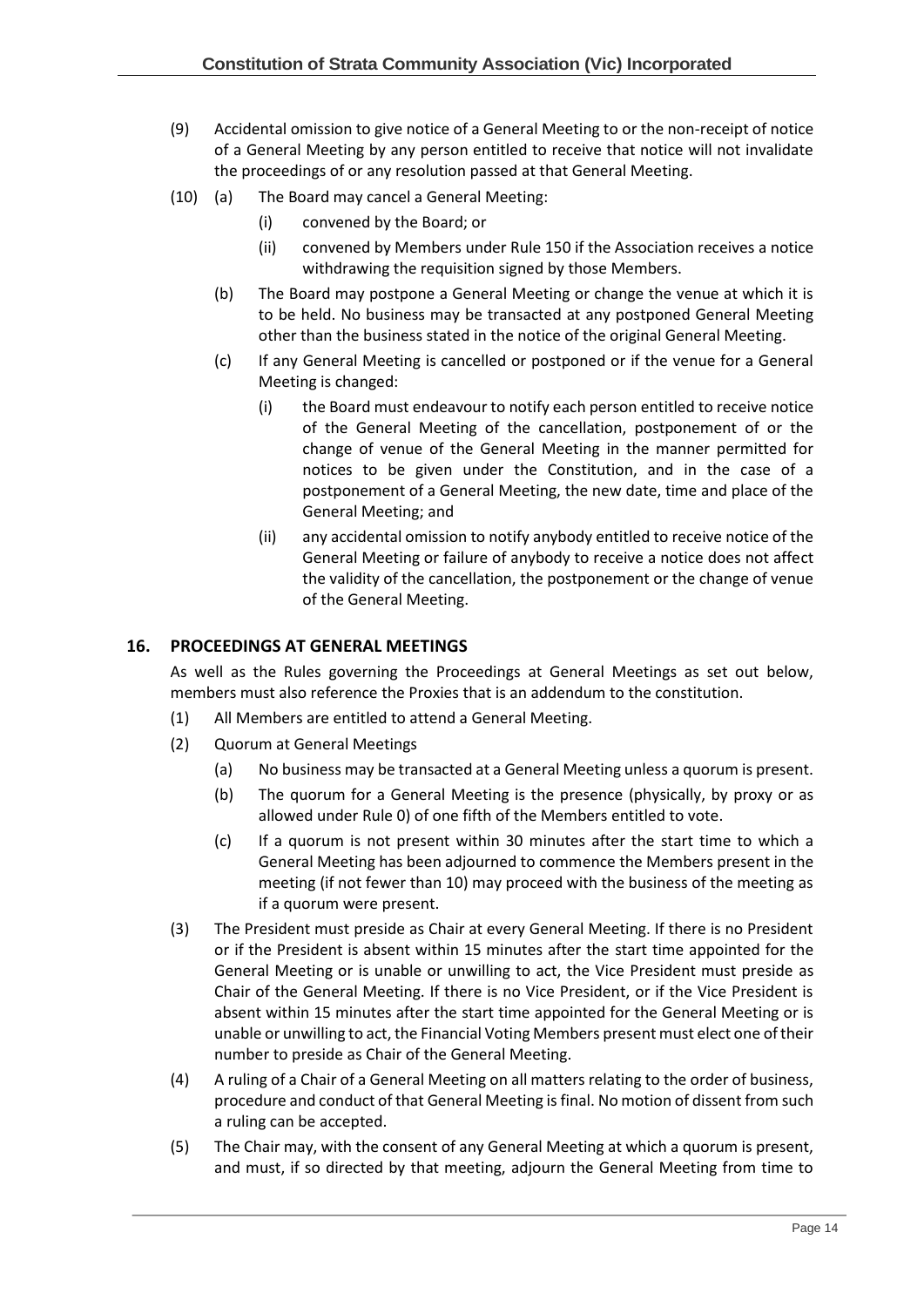time and from place to place, but no business may be transacted at any adjourned General Meeting other than the business left unfinished at the meeting from which the adjournment took place. It is not necessary to give any notice of an adjournment of a General Meeting or of the business to be transacted at the adjourned General Meeting, except if the meeting is adjourned for more than 21 days, in which case notice of the adjourned General Meeting must be given as in the case of the original meeting. A resolution passed at a General Meeting resumed after an adjournment is passed on the day it is passed.

- (6) At a General Meeting, a motion put to the vote of the General Meeting is to be decided by poll, either by a show of hands and by the use of technology.
- (7) Except as otherwise required by the Act or the Constitution, ordinary resolutions may be passed at a General Meeting by a simple majority of Financial Voting Members present.
- (8) Unless a secret poll is demanded, a declaration by the Chair that a resolution has been carried unanimously or as a Special Resolution, or carried by a particular majority or lost, and an entry to that effect in the minutes of the General Meeting, is conclusive evidence of the fact without particulars of the number or proportion of the votes recorded in favour of or against the resolution.
- (9) A demand for a poll may be withdrawn provided it is withdrawn prior to the poll.
- (10) Before a vote on a motion is taken, the Chair must inform the General Meeting how many proxy votes have been received and how the proxy votes are to be cast.
- (11) If a poll is demanded, it must be taken in the manner the Chair directs and the result of the poll is the resolution of the General Meeting.
- (12) In the case of equality of votes, the question is determined in the negative.
- (13) Each Financial Voting Member present may vote in person or by proxy.
- (14) Each Financial Voting Member shall be entitled to one (1) vote.
- (15) No objection can be admitted to the qualification of any vote except at the General Meeting or the adjourned General meeting at which the vote objected to is given or tendered, and every vote not disallowed at that General Meeting is valid for all purposes. Any objection made in due time must be referred to the Chair of the General Meeting, whose decision is final and conclusive.
- (16) A reviewer or auditor of the Association, or an agent of a reviewer or auditor authorised by the reviewer or auditor of the Association in writing for the purpose, is entitled to:
	- (a) receive all notices of and other communications relating to any General Meeting that a Member is entitled to receive;
	- (b) attend any General Meeting; and
	- (c) be heard at any General Meeting that the reviewer or auditor attends on any part of the business of the General Meeting that concerns the functions of the reviewer or auditor under Part 5 of the Act.

# <span id="page-15-0"></span>**17. PROXIES**

- (1) A Financial Voting Member or a Corporate Nominee of a Financial Voting Member may appoint a Person as a proxy for the Financial Voting Member at a General Meeting.
- (2) The instrument appointing a proxy must be in writing under the hand of the appointor or the appointor's attorney or, if the appointor is a Body Corporate, signed by an authorised officer or attorney.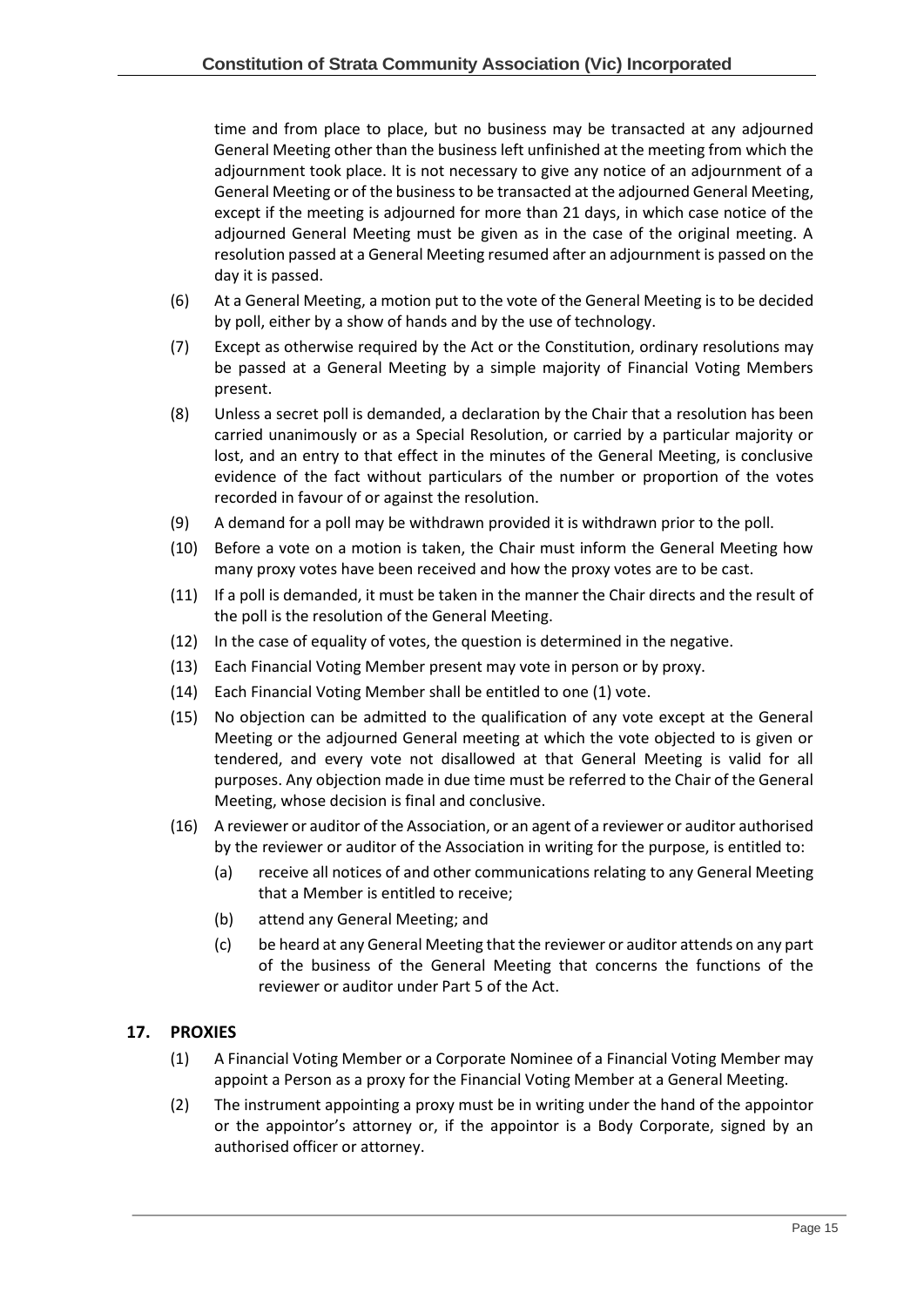- (3) The instrument appointing the proxy is deemed to confer authority to act, speak and vote on behalf of the appointor and to demand or join in demanding a poll.
- <span id="page-16-1"></span>(4) An instrument of proxy may be revoked at any time by giving written notice to the Association.
- (5) If it is desired to afford Members appointing a proxy an opportunity of voting for or against a motion, the instrument appointing a proxy may be endorsed to that effect and any directed vote on the matter will be counted as directed by the appointor. Otherwise, the proxy may vote as the proxy thinks fit on any motion.
- (6) Subject to Rule 1[7\(4\),](#page-16-1) the instrument appointing a proxy (along with any power of attorney) must be given to the Secretary before the General Meeting at which the person named in the instrument proposes to exercise the authorities granted by the appointor.
- (7) A vote exercised under an instrument of proxy, power of attorney or other instrument of appointment is valid notwithstanding the:
	- (a) death or unsoundness of mind of the Financial Voting Member or the Corporate Nominee of the Financial Voting Member;
	- (b) estate of the Financial Voting Member becoming subject to the Bankruptcy Act or the Financial Voting Member becoming subject to external administration under the Corporations Act; and
	- (c) revocation of the instrument of proxy, power of attorney or any instrument under which the instrument or the power of attorney was granted,

if the Association has not received written notice of the death, unsoundness of mind, bankruptcy, external administration or revocation 48 hours (or other shorter period as the Board may allow) before the time appointed for the General Meeting at which the vote is to be exercised.

- (8) A proxy will not be revoked by the appointor attending and taking part in any General Meeting, but if the appointor votes on a motion, the person acting as proxy for the appointor is not entitled to vote in that capacity in respect of that motion.
- (9) The Chair of a General Meeting may require any person acting as a proxy to establish to the satisfaction of the Chair that they are the Person nominated as a proxy. If the Person is unable to establish their identity, they may be excluded from participating in the General Meeting.

# <span id="page-16-0"></span>**18. BOARD**

As well as the Rules governing the Board as set out below members must also reference and comply with the Board Charter and Board Code of Conduct that is an addendum to the Constitution.

## (1) **Constitution of the Board**

- (a) The Board must consist of:
	- (i) eight Elected Board Members, elected at Annual General Meetings;
	- (ii) up to two Appointed Board Members; and
	- (iii) the Past President.
- (b) At least five of the Elected Board Members holding office at any one time must be a Practising Strata Manager who hold at least CSCM.
- (c) One of the Elected Board Members holding office at any one time must be a Corporate Strata Services – Individual Member and nominated by the supplier chapter.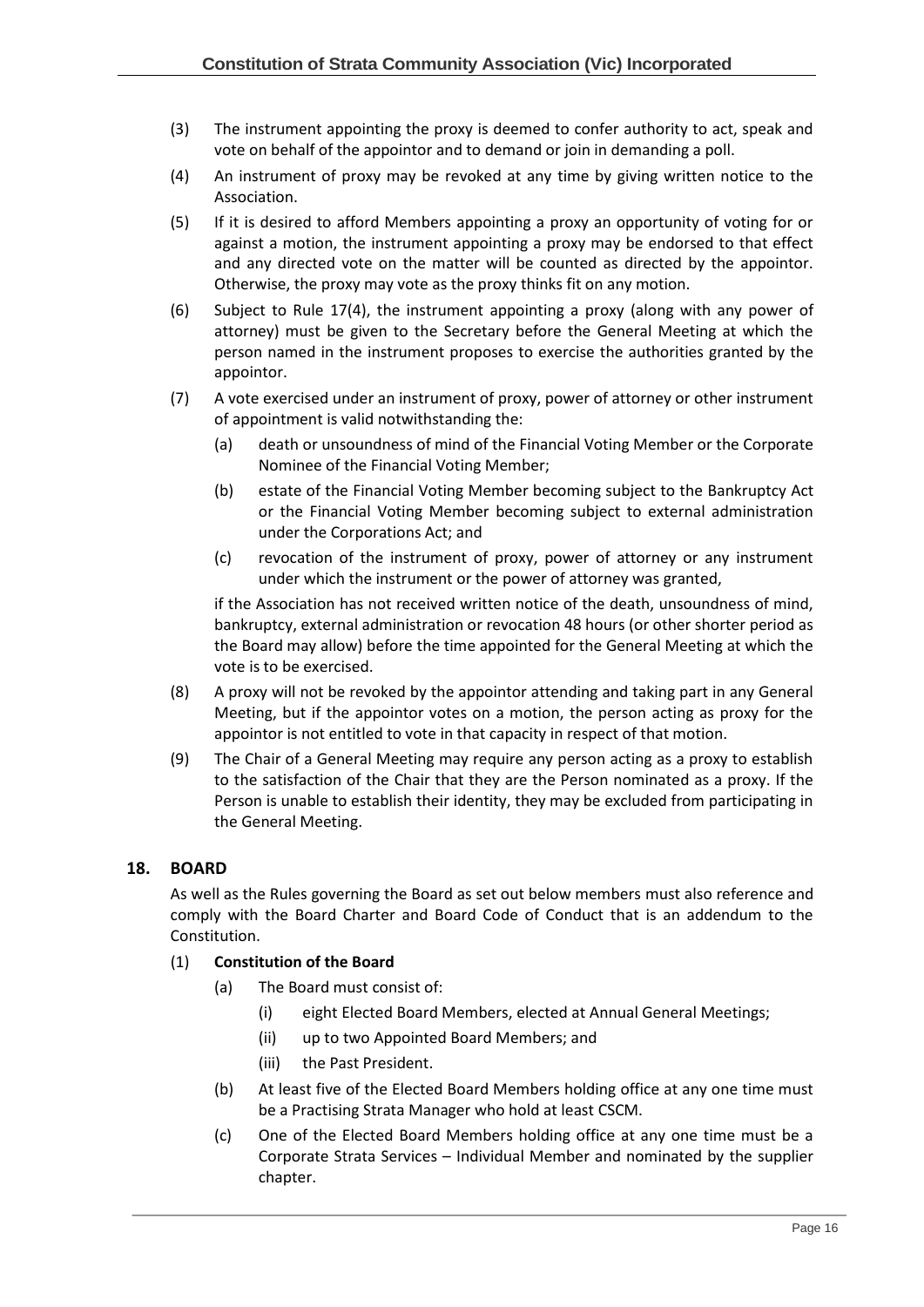# <span id="page-17-1"></span>(2) **Election of Elected Board Members**

- (a) Nomination of a Person for election as an Elected Board Member must be made by and seconded by a Financial Voting Member or a Corporate Nominee of a Financial Voting Member.
- (b) The candidate must be a Voting Member who is eligible for election and must signify their willingness to stand for election by written notice signed by the candidate and given to the Secretary through the board nomination process before the Annual General Meeting, at which the election is to take place.
- (c) If insufficient nominations are received to fill all vacancies of Elected Board Members on the Board:
	- (i) the candidates nominated are deemed to be elected; and
	- (ii) any vacant positions of Elected Board Members remaining on the Board are deemed to be casual vacancies.
- (d) If the number of nominations received equals the number of vacancies of Elected Board Members to be filled, the Persons nominated are deemed to be elected.
- (e) If the number of nominations received exceeds the number of vacancies to be filled, a ballot must be held prior to the Annual General Meeting. The Board must determine, in its discretion, how the ballot is to be conducted.

# <span id="page-17-0"></span>(3) **Appointment of Appointed Board Members**

- (a) The Board can appoint up to two Appointed Board Members to the Board.
- (b) An Appointed Board Member must be a Person who will bring skills and experience to the Board to enable the Board to advance the Objects.
- (c) Appointed Board Members can be, but need not be, Members.
- (4) **Term**
	- (a) A Board Member holds office for a term of two years, but is eligible for reelection or re-appointment, as the case may be, for a further term of two years.
	- (b) Board Members must not hold office for more than six consecutive years. Board Members are, however, eligible for election or appointment, as the case may be, to the Board after approximately one year has elapsed since the Board Member last held office.
	- (c) A Board Member who is a Past Chair continues to hold office until they are no longer the Past Chair.
	- (d) The Elected Board Members are deemed to commence holding office from the end of the Annual General Meeting at which they were elected until the end of the Annual General Meeting held as close to the day that is two years thereafter.

#### (5) **Rotation of Board Members - Retiring Elected Board Members**

At the end of each Annual General Meeting, the Elected Board Members whose term of office has expired by the passage of time must retire to allow for orderly continuity of Board Members.

#### (6) **Rights of Candidates**

An Elected Board Member who is eligible for election or re-election may at the Annual General Meeting concerned:

- (a) propose or second themselves for election or re-election; and
- (b) vote for themselves.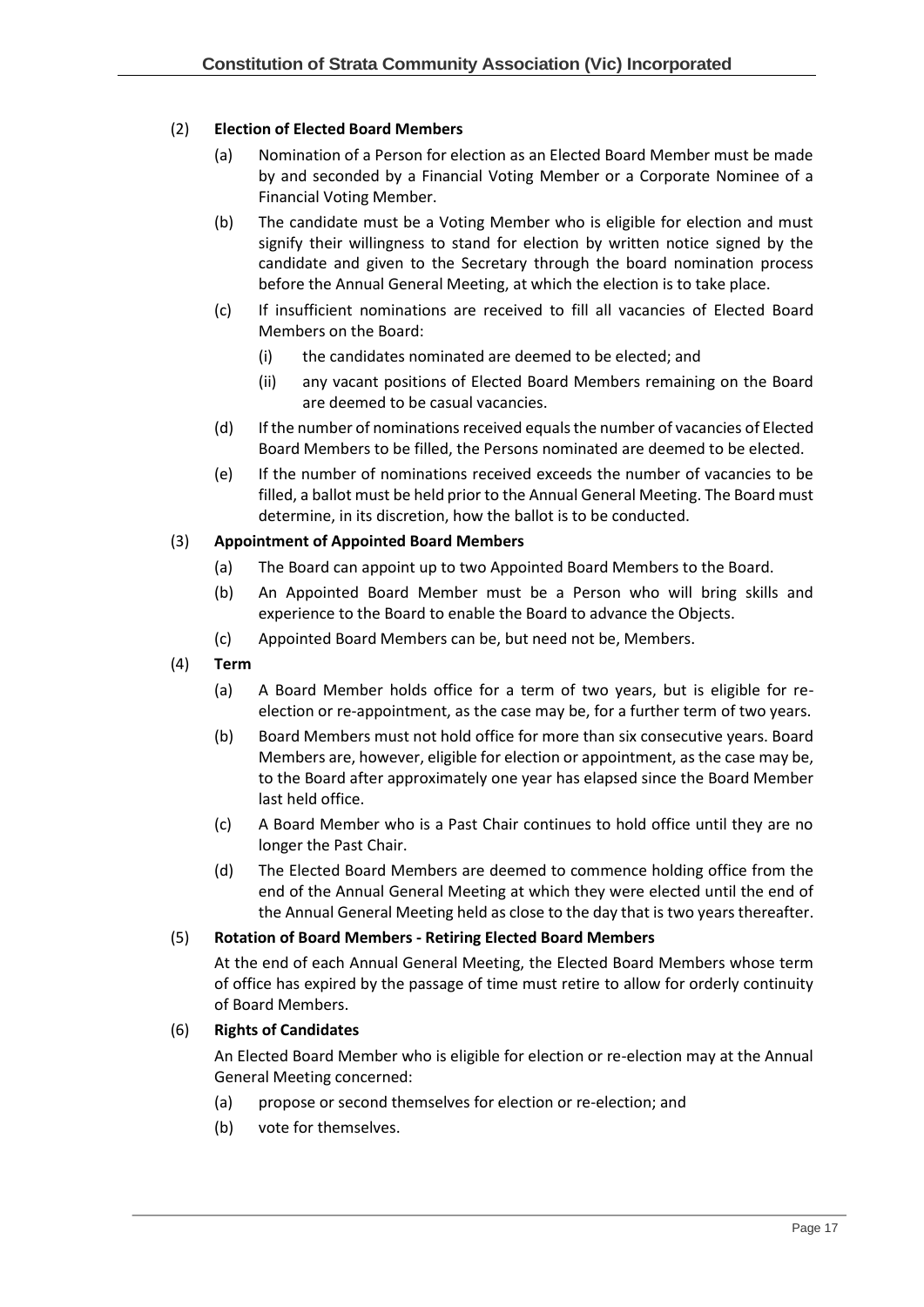# (7) **Casual Vacancies**

- (a) If a casual vacancy within the meaning of Rule  $18(7)(c)$  $18(7)(c)$  occurs, the Board may, if the vacancy is in the office of an Elected Board Member, appoint a Voting Member or a Corporate Nominee of a Voting Member to fill that vacancy and, if the vacancy is in the office of an Appointed Board Member, appoint another eligible Person to fill that Vacancy.
- (b) Any Board Member so appointed only holds office for the balance of the unexpired term of the Person in whose place they were appointed.
- <span id="page-18-0"></span>(c) A casual vacancy occurs in the office of Board Member and that office becomes vacant if the Board Member:
	- (i) dies;
	- (ii) being an Elected Board Member, ceases to be eligible to be a Voting Member or ceases to be the Corporate Nominee of a Voting Member;
	- (iii) resigns the office by written notice given to the Secretary, in which case the resignation takes effect at the time the notice is given or the time stated in the notice, whichever is the later;
	- (iv) is absent without approval of the President from three consecutive Board Meetings;
	- (v) breaches Rule 1[7\(9\)\(a\);](#page-19-1)
	- (vi) becomes a person to whom section 39(2) of the Act applies;
	- (vii) becomes of unsound mind or a person whose person or estate is dealt with under the *Mental Health Act*, the *Guardianship and Administration Act* or any other laws relating to mental health, guardianship and administration; or
	- (viii) becomes a Person whose estate becomes subject to the Bankruptcy Act.
- (d) The Board may act despite any vacancy, but if the number falls below three, the Board may act:
	- (i) for the purpose of:
		- (A) increasing the number of Board Members to three; or
		- (B) convening a General Meeting; or
		- (C) in emergencies,
		- but for no other purpose.

#### <span id="page-18-1"></span>(8) **Material Personal Interest of Board Member**

- (a) A Board Member who has a material personal interest in a matter being considered at a Board Meeting must:
	- (i) as soon as they become aware of that interest, disclose the nature and extent of their interest to the Board; and
	- (ii) disclose the nature and extent of their interest at the next General Meeting.
- (b) This Rule does not apply in respect of a material personal interest:
	- (i) that exists only because the Member:
		- (A) is an employee of the Association; or
		- (B) is a member of a class of persons for whose benefit the Association is established; or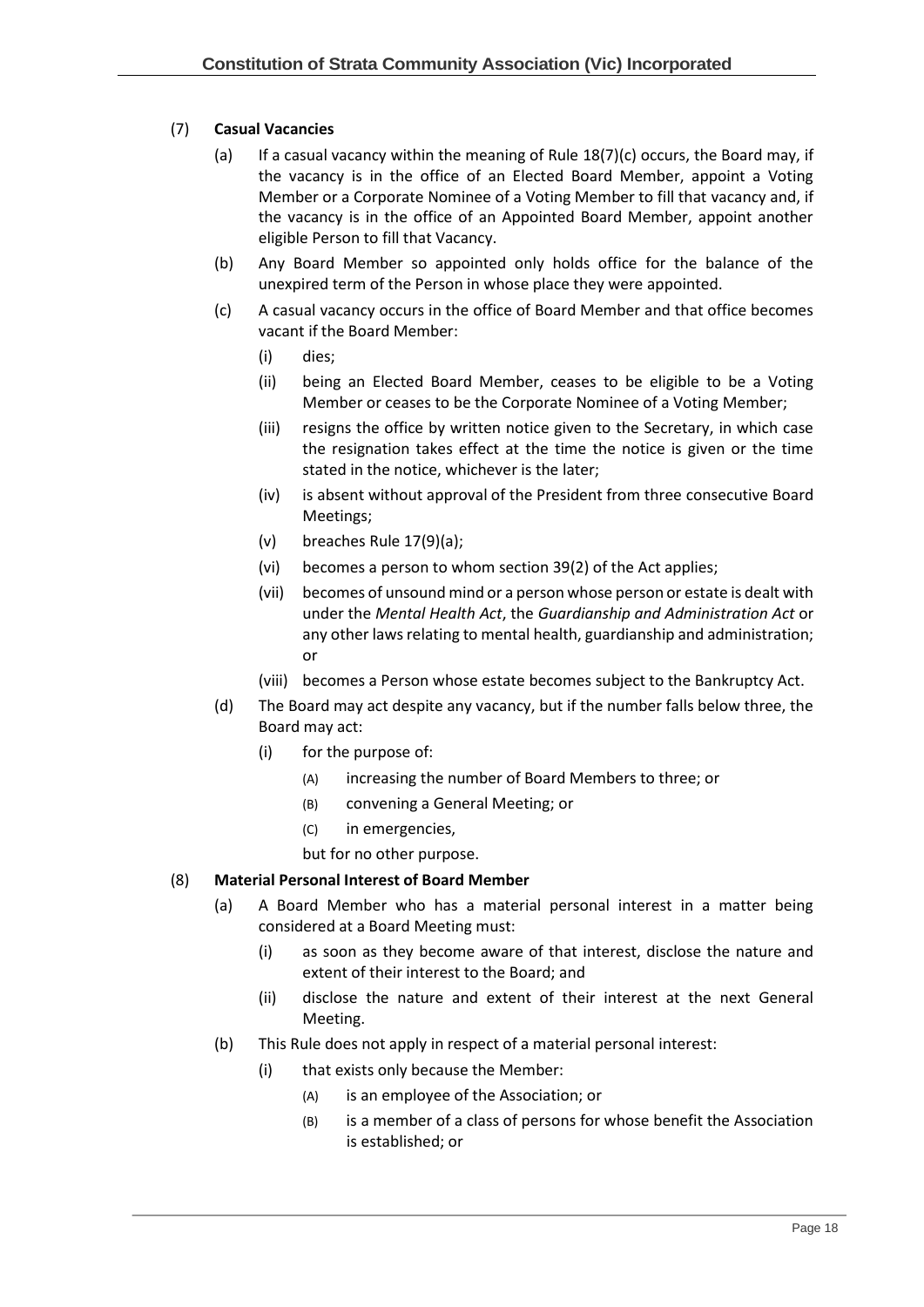- (ii) that the Member has in common with all, or a substantial proportion of, the Members.
- (c) A Board Member who has a material personal interest in a matter being considered at a Board meeting must not be present while the matter is being considered at the meeting, nor vote on the matter.
- (d) The Association must record every disclosure made by a Board Member of a material personal interest in the minutes of the Board meeting at which the disclosure is made.

# <span id="page-19-2"></span><span id="page-19-1"></span>(9) **Guiding Principles of Board Member**

- (a) A Board Member agrees to be bound by the Board Code of Conduct and agrees to the guiding principles which include but are not limited to:
	- (i) Integrity and good faith;
	- (ii) Culture of ethics and professionalism;
	- (iii) Accountability;
	- (iv) Respect;
	- (v) Commitment; and
	- (vi) Governance.

# (10) **[Office Bearers](#page-19-2)**

<span id="page-19-0"></span>Reference Board Charter that is an addendum to the Constitution.

- (a) The office bearers of the Association are to be:
	- (i) President;
	- (ii) Vice President;
	- (iii) Treasurer; and
	- (iv) Secretary.
- (b) At the first Board Meeting after an Annual General Meeting at which an office bearer has retired, the Board must appoint an office bearer for each of the positions listed in Rule 18(10)(a) from amongst the Board Members on the Board at that time to fill the vacant office bearer's position.
- (c) Office holders hold office for a term of one year, upon expiry of the initial year will be eligible for re- appointment for the following year.
- (d) An office bearer must not be appointed to hold any one office more than three consecutive terms.

# (11) **President**

(a) The President is the senior office bearer of the Association and the role and responsibilities of the President are defined in the Board Charter. The President must comply with the responsibilities of the President as per the Board Charter.

# (12) **Vice President**

(a) The Vice President is the second most senior office bearer of the Association and exercises the full power and authority of the President on any occasions the President is absent or unwilling to act.

# (13) **Secretary**

(a) The Secretary supports the effectiveness of the Board and the Board's Management of the association. The functions and responsibilities of the Secretary are defined in the Board Charter.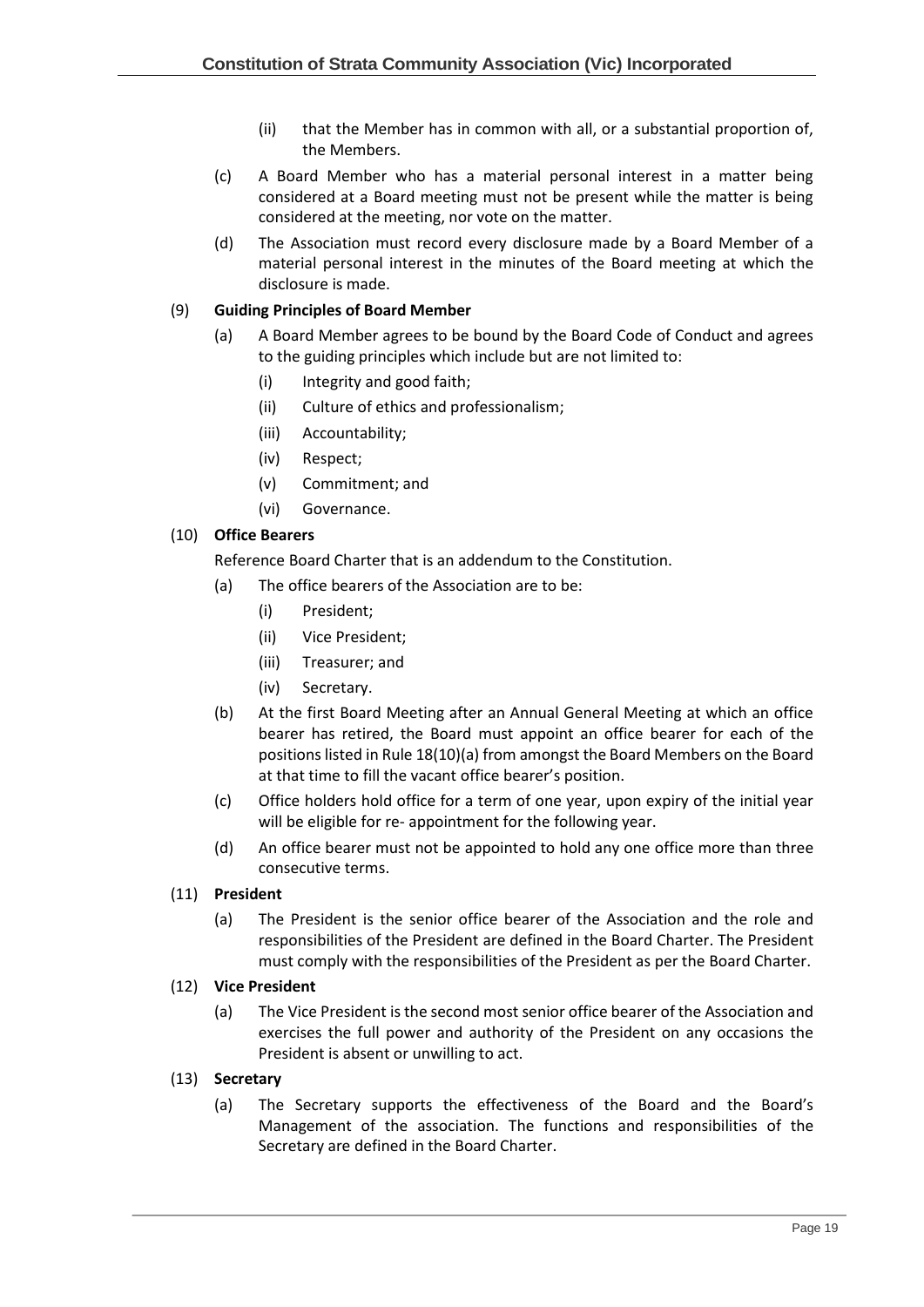- (b) Appointment of Secretary and removal of secretary
	- (i) The Secretary must give notice of his or her appointment to the Registrar, within 14 days after the appointment.
- (c) Without limiting anything contained in the Board Charter, the Secretary must:
	- (i) receive and circulate or respond to all correspondence and notices given to the Association;
	- (ii) keep full and correct minutes under Rule [19\(6\)](#page-21-0) of Board Meetings and General Meetings and circulate those minutes to Board Members in the case of Board Meetings and to Members, in the case of General Meetings, within 21 days after the holding of those meetings;
	- (iii) comply on behalf of the Association with:
		- (A) Section 53 of the Act in respect of the Register;
		- (B) Section 35 of the Act in respect of the Constitution; and
		- (C) Section 58 of the Act in respect of the office bearers and any trustees of the Association;
	- (iv) have custody of all books, documents, records and registers of the Association, other than those required by or in the custody of the Treasurer;
	- (v) perform other duties as are delegated to the Secretary by the Constitution or by the Board; and
	- (vi) arrange for any Member who makes written application to inspect the records of the Association which are in the custody of the Secretary, to inspect those records at a mutually convenient time, other than records:
		- (A) sealed as confidential by the Board;
		- (B) relating to matters under Rul[e 11](#page-9-1) o[r 12](#page-10-0) that are sealed and marked as confidential; or
		- (C) that the Board is legally unable to disclose.
- (d) The Board may appoint an agent or employee to carry out some or all of the duties of the Secretary at an agreed fee.

#### (14) **Treasurer**

(a) The Treasurer must, with the assistance of the Secretariat and CEO undertake the role and responsibilities of the Treasurer as defined in the Board Charter

#### (15) **Vacation of Office**

- (a) A Board Member may resign from the Board by written notice addressed to the Board.
- <span id="page-20-0"></span>(b) A person ceases to be a Board Member if he or she,
	- (i) Ceases to be a Member, or Corporate Representative of a Member of the Association;
	- (ii) Fails to attend 3 consecutive Board meetings (other than special or urgent Board meetings) without leave of absence in accordance with Rul[e 20\(14\);](#page-23-3) or
	- (iii) Otherwise ceases to be a Board Member by operation of section 78 of the Act.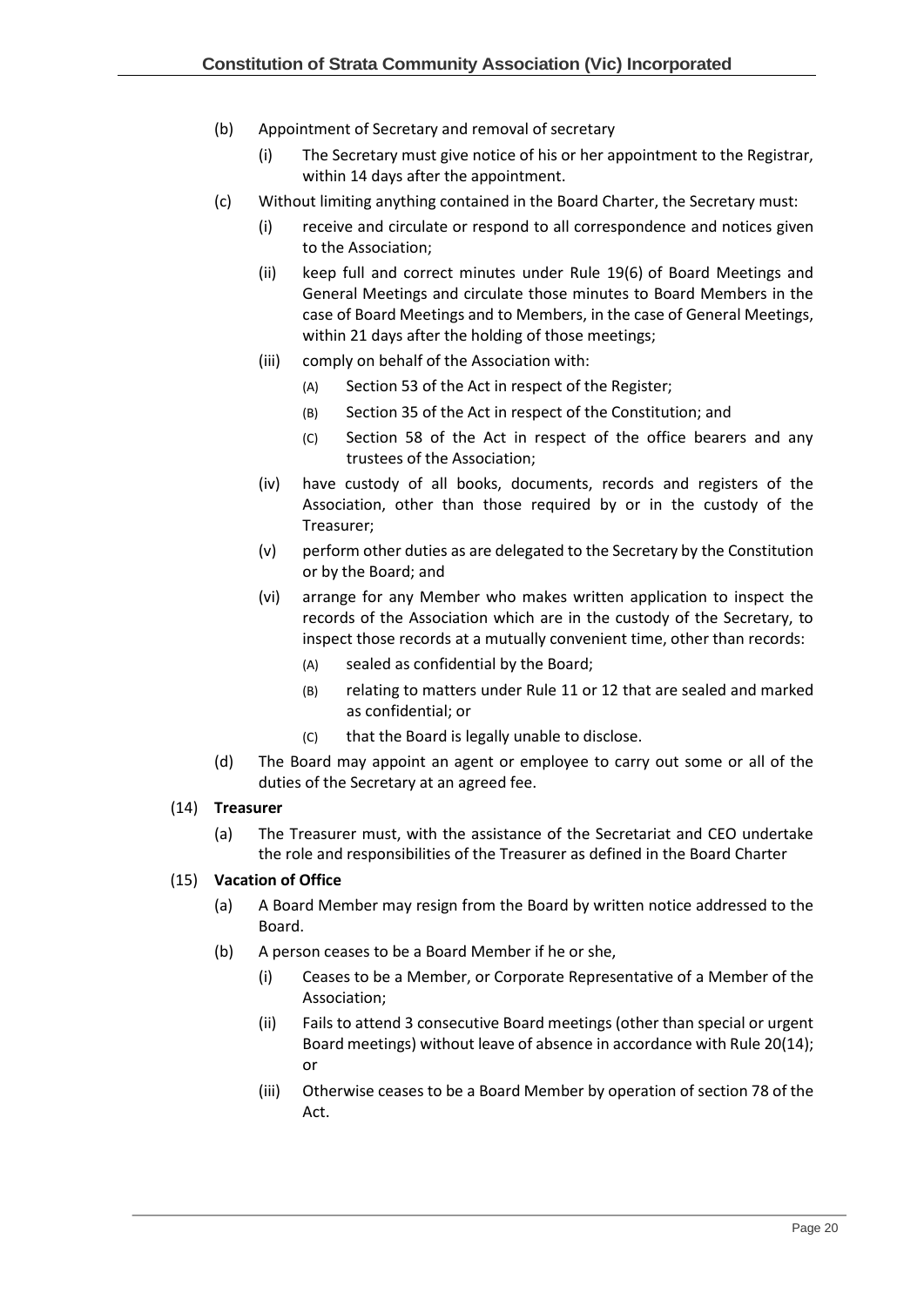# **19. POWERS AND DUTIES OF THE BOARD**

- (1) The Board members are required to be familiar with and comply with all the requirements, functions, powers and duties as set out in the Board Charter and Board Code of Conduct.
- (2) The business and affairs of the Association must be administered and managed by and are vested in the Board, which may exercise all powers of the Association as are not required by the Constitution to be exercised in General Meeting.
- (3) The Board must have under its control and management the funds and other property of the Association and may exercise all the powers of the Association to borrow money and to mortgage or charge its property, or any part thereof, and to issue debentures and other securities, whether outright or as a security for any debt, liability or obligation of the Association.
- (4) All payments, cheques, promissory notes, drafts, bills of exchange and other negotiable instruments and all receipts for money paid to the Association must be signed, drawn, accepted, endorsed or otherwise executed as the case may be by one Board Member and another Person who is either a Board Member or a senior employee of the Association.
- (5) The Board may engage officers, agents and employees it considers necessary and must regulate their duties and fix their remuneration.
- <span id="page-21-0"></span>(6) The Board must cause minutes to be kept of:
	- (a) all appointments of Board Members and office bearers;
	- (b) the names of Financial Voting Members present at all General Meetings and Board Members present at all Board Meetings;
	- (c) proceedings at all General Meetings and all Board Meetings;
	- (d) disclosures of a material personal interest made under Rule [18\(8\)](#page-18-1) by a Board Member; and
	- (e) all other matters as are required by the Act to be recorded in the records and books of the Association.
- (7) The minutes referred to in Rule 1[9\(6\)](#page-21-0) must be confirmed as a true and correct record of proceedings by the Board at the next succeeding meeting.
- (8) (a) The Board may delegate any of its powers to committees consisting of at least one Board Member and other Persons and upon the terms and conditions as the Board determines and may fix the quorum of the committee. The President is an ex- officio member of any committee established by the Board.
	- (b) A committee must, in exercise of the power delegated to it, conform to any directions and restrictions that may be imposed on it by the Board. A power so exercised is taken to be exercised by the Board.
	- (c) The meetings and proceedings of any committee will be governed by the Rules for regulating the meetings and proceedings of the Board in the Constitution.
	- (d) A minute of all the proceedings and discussions of every committee must be made, entered in the same manner in all respects as minutes of Board meetings are required by the Constitution to be entered. A copy of those committee minutes must be tabled at the next Board Meeting for approval.
- (9) The Board must effect and maintain insurance in the name of the Association in respect of:
	- (a) losses, damage to property, death, or bodily injury for which the Association could become liable in damages in an amount as may be determined by the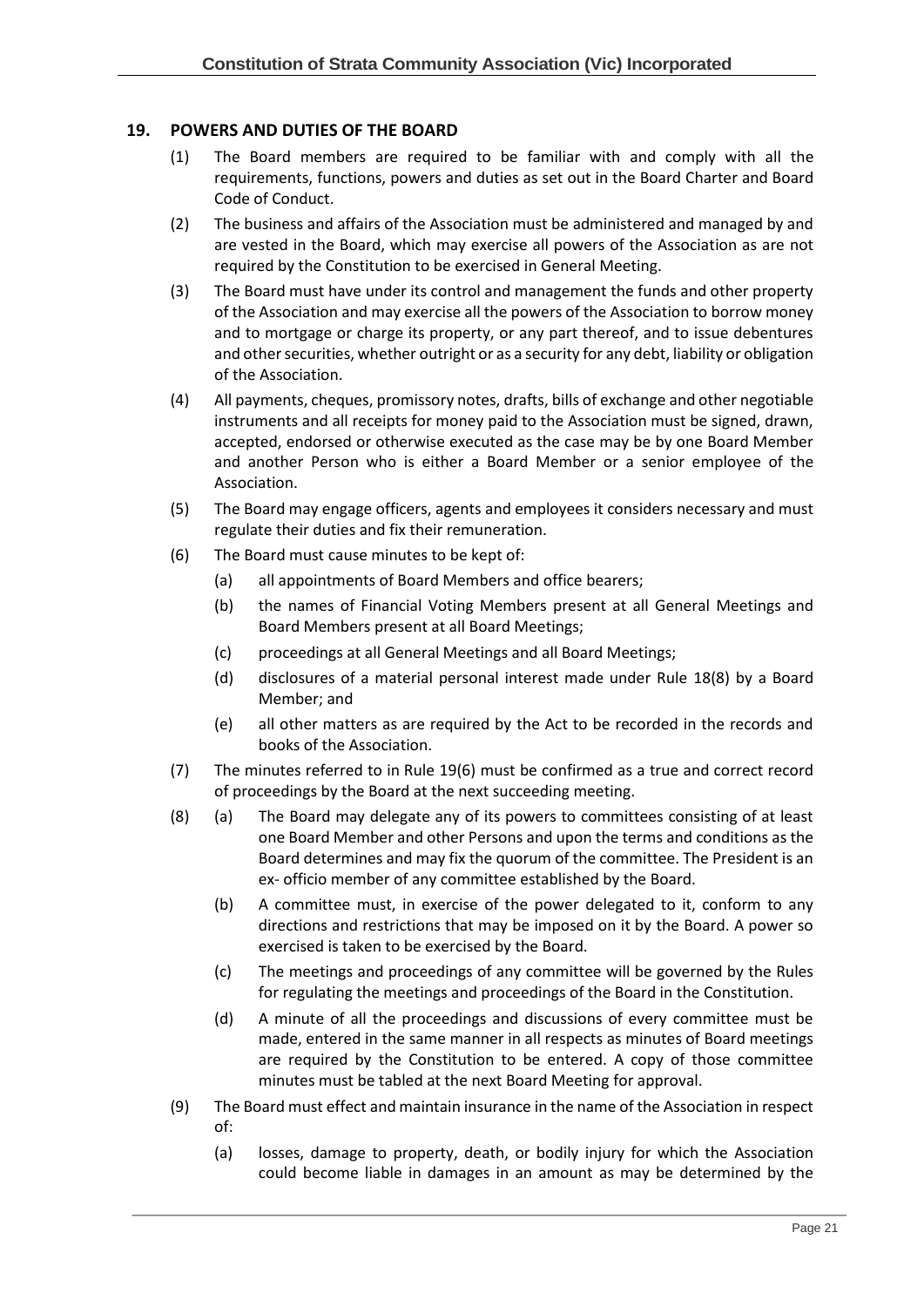Board or Association;

- (b) any occurrence against which the Association is required by law to insure, including, where applicable, insurance against liability to pay compensation under the *Workplace Injury Rehabilitation and Compensation Act 2013* (VIC); and
- (c) against other risks as the Board or the Association may determine.

# <span id="page-22-1"></span><span id="page-22-0"></span>**20. PROCEEDINGS AT BOARD MEETINGS**

- (1) In addition to the Rules in this Constitution, the Board will ensure that Board meetings will be run and administered in accordance with the Board Charter.
- (2) Where there is any conflict between the Board Charter and the terms of the Constitution, the terms of the Constitution will prevail.
- (3) The Board may meet for the conduct of business as and when it sees fit, provided that a minimum of six Board Meetings must be held in any one Financial Year.
- (4) The Secretary must, upon the request of the Board, convene a Board Meeting by giving to the other Board Members not less than seven days' notice except in the case of an emergency, specifying in the notice the reason for convening the meeting.
- (5) All resolutions of the Board Members passed at a Board Meeting where a quorum is present but where notice of the meeting has not been given as required to each Board Member, or any act carried out under that resolution, are, provided each Board Member to whom notice was not given subsequently agrees to waive the same, be as valid as if notice of the meeting had been duly given to all Board Members.
- (6) A motion of the Board must be passed by a majority of votes of the Board Members present at the meeting who vote on the motion. A resolution passed by a majority of the votes cast by the Board Members will for all purposes be taken to be a determination of the Board.
- (7) Each Board Member, including the President, has one vote. In the case of equality of votes, whether on a show of hands or in writing, the question is determined in the negative.
- (8) A quorum for a Board Meeting is not less than three of the Board Members present in person. A quorum must be present at all times throughout the meeting.
- (9) The President must preside as Chair at every Board Meeting. If there is no President, or if the President is absent within 10 minutes after the time appointed for the Board Meeting or is unable or unwilling to act, the Vice President must preside. If both are absent 15 minutes after the time appointed for the meeting, or unable or unwilling to act, the Board Members present, provided they constitute a quorum, must elect one of their number as Chair of the Board meeting.
- (10) All actions resulting from any Board Meeting are, notwithstanding that it is discovered afterwards that there was some defect in the appointment or continuation of office of any Board Member or person acting as a Board Member or that they or any of them were disqualified, as valid as if every such person had been duly appointed or had continued in office and was duly qualified to be a Board Member.
- (11) A resolution in writing signed by all of the Board Members for the time being entitled to receive notice of a Board Meeting is as valid and effectual as if it had been carried at a Board meeting duly convened and held. Any such resolution may consist of several documents, in like form, each signed by one or more Board Members. An electronic transmission received by the Association and which purports to have been sent by a Board Member is for the purposes of this Rule to be taken to be in writing and signed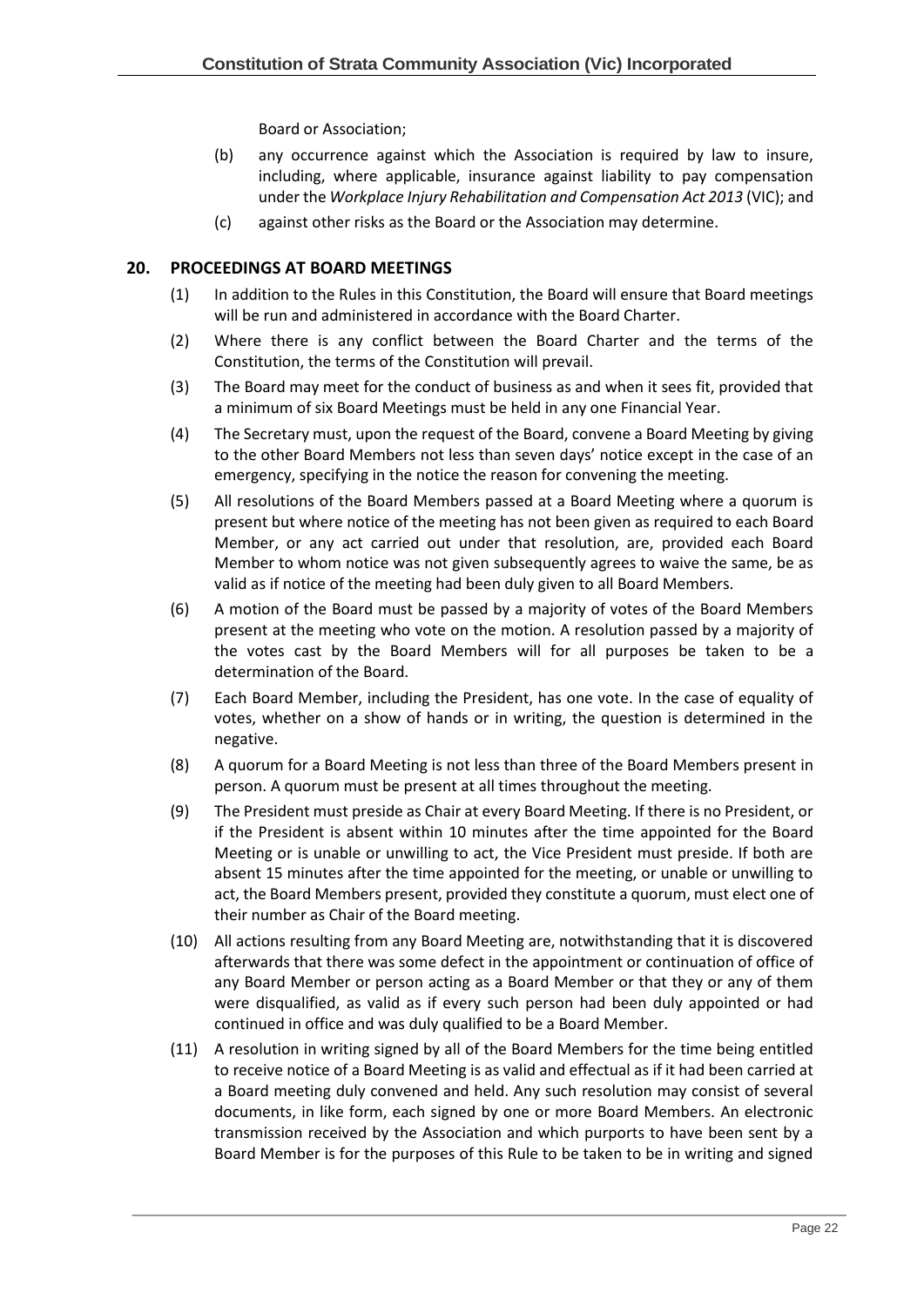by that Board Member at the time of the receipt of the electronic transmission by the Association.

- (12) A Board Meeting may be convened or held using any technology consented to by a majority of Board Members. The consent may be a standing one. A Board Member may withdraw consent to the use of a particular technology within a reasonable time before a Board Meeting. The technology used to convene or hold a Board Meeting must be available and accessible to all Board Members who wish to attend the Board Meeting.
- (13) If, under the Constitution, the Board or the PSMBAG may or must make a decision or determination on any matter, fact or thing, it may make that decision or determination as it sees fit in its absolute discretion and do so from time to time.
- <span id="page-23-3"></span>(14) Leaves of Absence
	- (a) The Board may grant a Board Member a leave of absence from Board meetings for a period not exceeding 3 meetings.
	- (b) The Board must not grant a leave of absence retrospectively, unless it is satisfied that it was not feasible for the Board Member to seek the leave in advance.

# <span id="page-23-0"></span>**21. MINUTES OF MEETING**

- (1) The Board must ensure that accurate minutes of are taken and kept of each Meeting.
- (2) The Minutes must record the following:
	- (a) The names of the members in attendance at the meeting;
	- (b) The business conducted at the meeting;
	- (c) Any resolution on which a vote is taken and the result of the vote;
	- (d) Any material personal interest disclosed by a Board Member pursuant to the provisions of the Board Charter.

# <span id="page-23-1"></span>**22. SPECIAL INTEREST GROUPS AND SUB COMMITTEES**

- (1) The Board may form Special Interest Groups and Subcommittees as defined in the Board Charter and record them and their purpose in an Appendix to the Constitution.
- (2) Accurate minutes of general meetings of Special Interest Groups and Sub Committees shall be kept in the same manner as they are kept for General Meetings.

# <span id="page-23-2"></span>**23. ACCOUNTS AND RECORDS**

#### **(1) Source of Funds**

The funds of the Association may be derived from joining fees, annual subscriptions, sponsorship, donations, fund-raising activities, grants, interest and any other sources approved by the Board.

#### **(2) Management of funds**

- (a) The Association must open an account with a financial institution from which all expenditure of the Association is made and into which all of the Association's revenue is deposited.
- (b) Subject to any restrictions imposed by a general meeting of the Association, the Board may approve expenditure on behalf of the Association.
- (c) The Board may authorise the Treasurer to expend funds on behalf of the Association (including by electronic funds transfer) up to a specified limit without requiring approval from the Board for each item on which the funds are expended.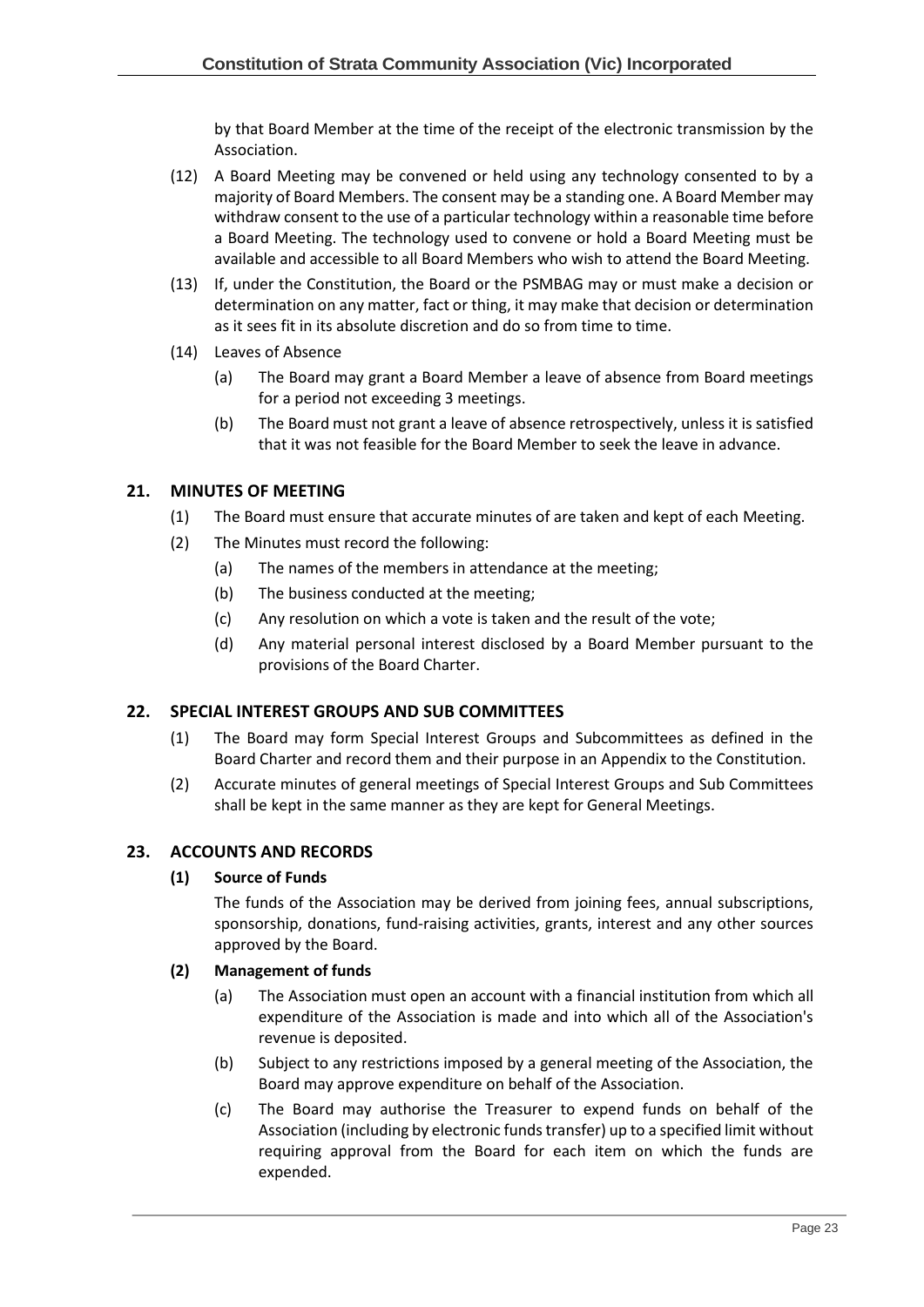- (d) Bank accounts are to be operated with dual signatory authority in place, all payments are to be authorised or cheques, drafts, bills of exchange, promissory notes and other negotiable instruments must be signed by two (2) Board members.
- (e) All funds of the Association must be deposited into the financial account of the Association no later than 5 working days after receipt.

#### **(3) Financial records**

- (a) The Association must keep financial records that—
	- (i) correctly record and explain its transactions, financial position and performance; and
	- (ii) enable financial statements to be prepared as required by the Act.
- (b) The Association must retain the financial records for seven (7) years after the transactions covered by the records are completed.
- (c) The Treasurer as supported by the Board, must keep in his or her custody, or under his or her control—
	- (i) the financial records for the current financial year; and
	- (ii) any other financial records as authorised by the Board.

#### <span id="page-24-0"></span>**(4) Financial statements**

- (a) For each financial year, the Association must ensure that the requirements under the Act relating to the financial statements of the Association are met.
- (b) Without limiting rule 23(4[\)\(a\)](#page-24-0) those requirements include—
	- (i) the preparation of the financial statements;
	- (ii) if required, the review or auditing of the financial statements;
	- (iii) the certification of the financial statements by the Board;
	- (iv) the submission of the financial statements to the annual general meeting of the Association;
	- (v) the lodgement with the Registrar of the financial statements and accompanying reports, certificates, statements and fee.
- (c) The Board must, under the Constitution, cause to be prepared, circulated to Members with the notice of each Annual General Meeting and considered by the Members at each Annual General Meeting the financial statements or reports required by the Act.
- (d) The Board must prepare an annual budget of estimated expenditure for each Financial Year and that budget must be circulated to Members with the notice of the Annual General Meeting and be considered by the Members at each Annual General Meeting.

#### **(5) Custody and inspection of books and records**

- (a) Members may on request inspect free of charge after written application
	- (i) the register of members;
	- (ii) the minutes of general meetings;
	- (iii) subject to rule 23(5[\)\(b\),](#page-24-1) the financial records, books, securities and any other relevant document of the Association, including minutes of Board meetings.
- <span id="page-24-1"></span>(b) The Board may refuse to permit a member to inspect records of the Association that relate to confidential, personal, employment, commercial or legal matters or where to do so may be prejudicial to the interests of the Association.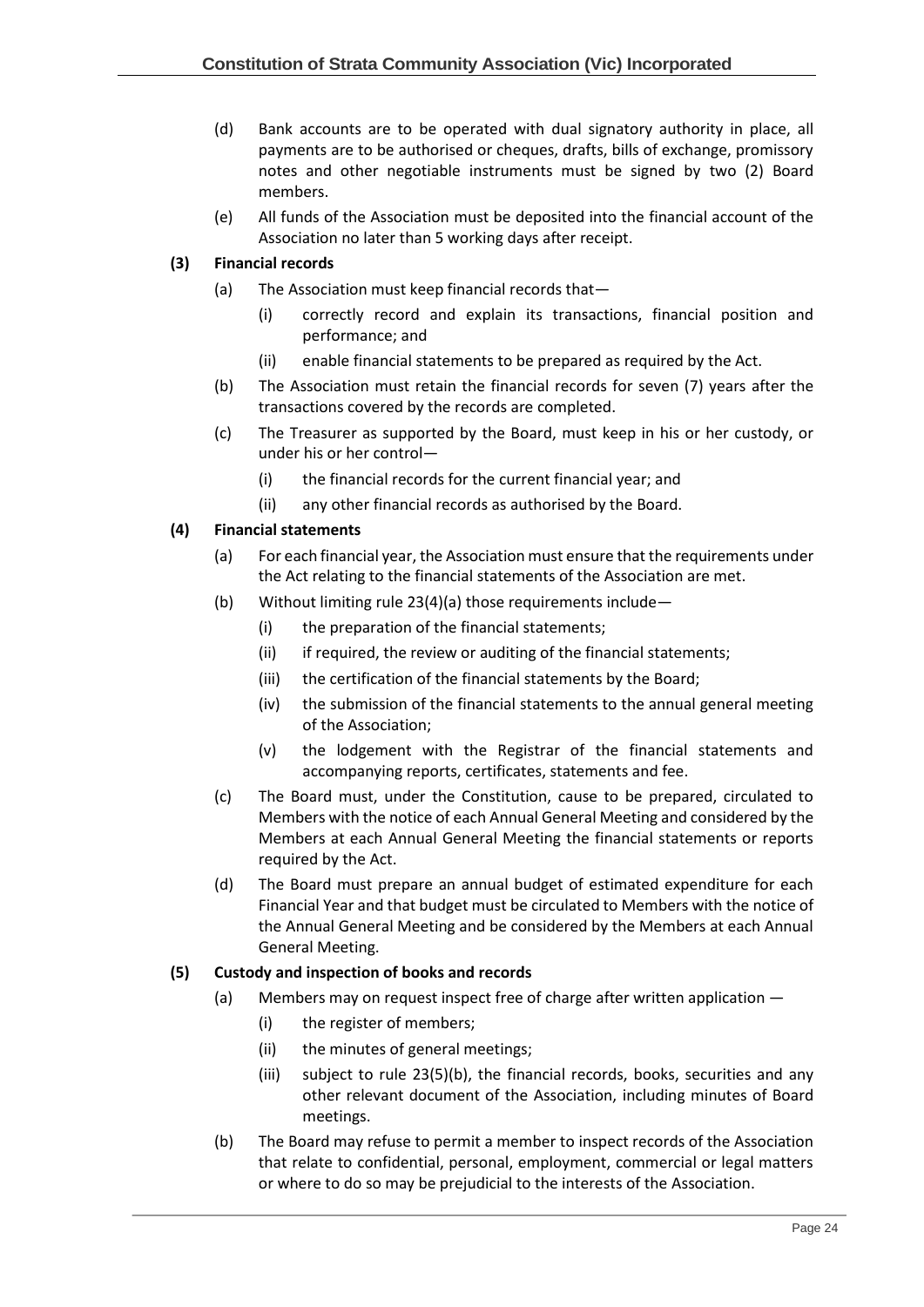- (c) Subject to Rule 23(5[\)\(b\)](#page-24-1) above the Board must on request make copies of these rules available to Members and applicants for Membership free of charge.
- (d) Subject to rule 23(5[\)\(b\),](#page-24-1) a Member may make a copy of any of the other records of the Association referred to in this rule and the Association may charge a reasonable fee for provision of a copy of such a record.
- (e) For purposes of this rule—

relevant documents means the records and other documents, however compiled, recorded or stored, that relate to the incorporation and management of the Association and includes the following—

- (i) its membership records;
- (ii) its financial statements;
- (iii) its financial records;

records and documents relating to transactions, dealings, business or property of the Association.

# <span id="page-25-0"></span>**24. AUDITOR**

- (1) The Board must appoint an auditor.
- (2) The auditor must annually carry out an audit of the Association's accounts, prepare and provide a written audit report in respect to those accounts and that report must be presented and considered at each Annual General Meeting.

# <span id="page-25-1"></span>**25. NOTICES**

- (1) The Association may give a notice, including a notice of a General Meeting, to any Member personally, by sending it by post or by electronic transmission to the last known post or electronic transmission address of the Member.
- (2) A Member may give a notice to the Association by sending it by post to the registered office of the Association or by electronic transmission by sending it to admin.vic@strata.community.

#### <span id="page-25-3"></span><span id="page-25-2"></span>**26. INDEMNITY**

- (1) To the extent permitted by law, every Officer is indemnified out of the funds of the Association against all costs, expenses and liabilities incurred as an Officer. However, no Officer may be indemnified out of the funds of the Association under this Rule unless it is in respect of a liability:
	- (a) to another Body Corporate or Person, other than another Body Corporate or Person related to the Association, where the liability to the other Body Corporate or Person does not arise out of conduct involving a lack of good faith; or
	- (b) for costs and expenses incurred:
		- (i) in defending proceedings, whether civil or criminal, in which judgment is given in favour of the Officer or in which the Officer is acquitted; or
		- (ii) in connection with an application in relation to those proceedings in which the court grants relief to the Officer.
- <span id="page-25-4"></span>(2) To the extent permitted by law, the Association may by determination of the Board, enter into and or alternatively pay a premium in respect of a policy of insurance insuring an Officer against any liability incurred by that person in that capacity (whether in respect of acts or omissions before or after the issue of the policy or both) except for a liability arising out of conduct involving a wilful breach of duty in relation to the